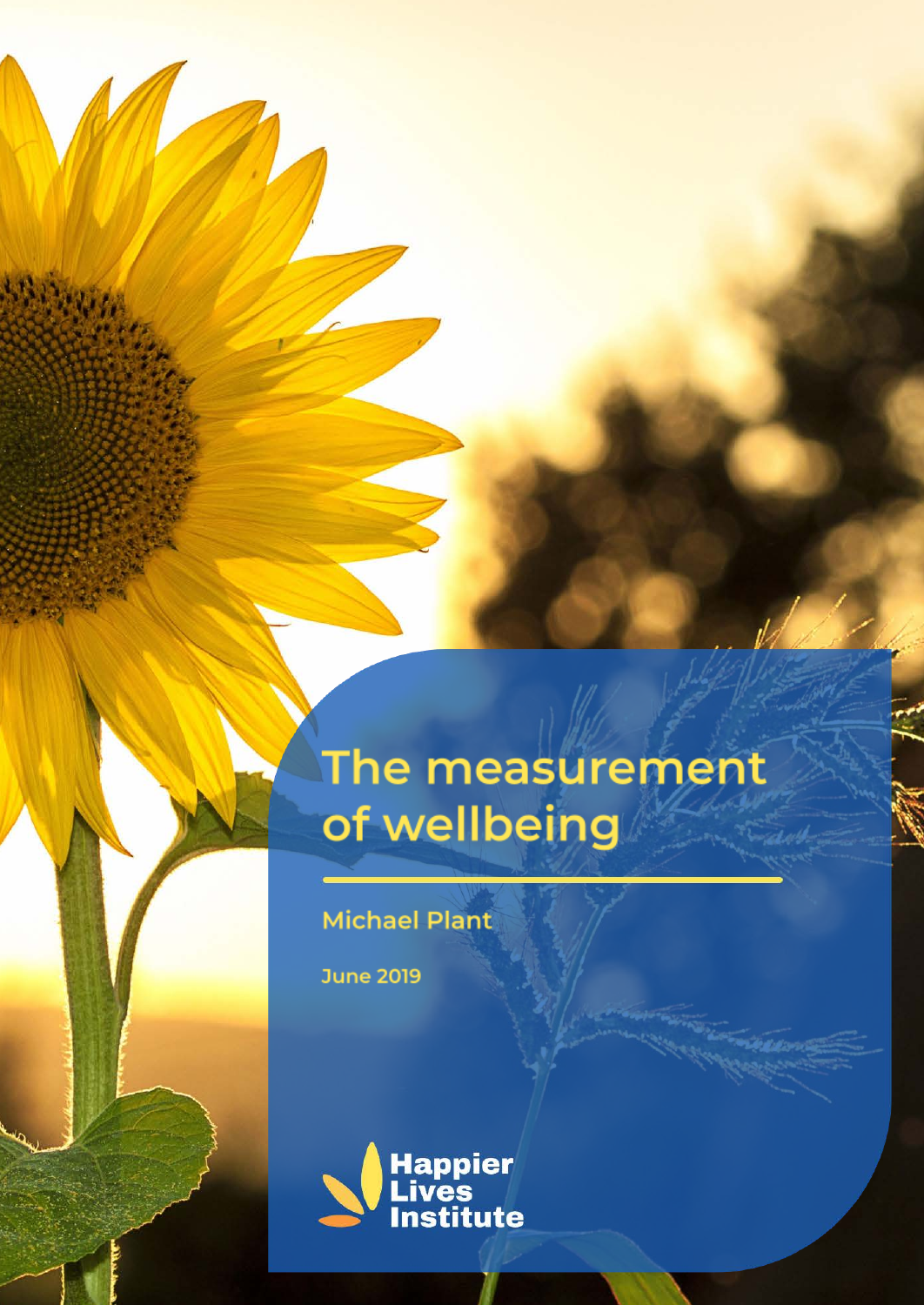

## **Contents**

| <b>1. Comparing outcomes</b>                        | 3                       |
|-----------------------------------------------------|-------------------------|
| 1.1 Facts and values                                | $\overline{\mathbf{3}}$ |
| 1.2 Productive disagreements                        | 4                       |
| 1.3 Our approach                                    | 5                       |
| 2. Subjective wellbeing                             | 5                       |
| 2.1 Experience measures                             | 6                       |
| 2.2 Evaluative measures                             | 6                       |
| 2.3 Evaluative vs. experience measures              | 7                       |
| 2.4 Which measures should we use?                   | 7                       |
| 3. A brief history of measuring wellbeing           | 7                       |
| 3.1 New momentum                                    | 8                       |
| 4. Validity and reliability                         | 9                       |
| <b>4.1 Assessing reliability</b>                    | 10 <sup>°</sup>         |
| <b>4.2 Assessing validity</b>                       | 11                      |
| 4.3 The Easterlin Paradox                           | 14                      |
| <b>5. Comparing individuals</b>                     | 16                      |
| 5.1 Are SWB scales cardinal or ordinal?             | 16                      |
| 5.2 Are SWB scales linear or logarithmic?           | 16                      |
| 5.3 Interpersonal cardinality                       | 17                      |
| 6. Wellbeing-adjusted life years                    | 18                      |
| 6.1 WELLBYs > QALYs                                 | 19                      |
| <b>6.2 Data collection and RCTs</b>                 | 19                      |
| 7. The problem with health metrics                  | 20                      |
| 7.1 Imagination vs. experience                      | 21                      |
| 7.2 Physical health vs. mental health interventions | 22                      |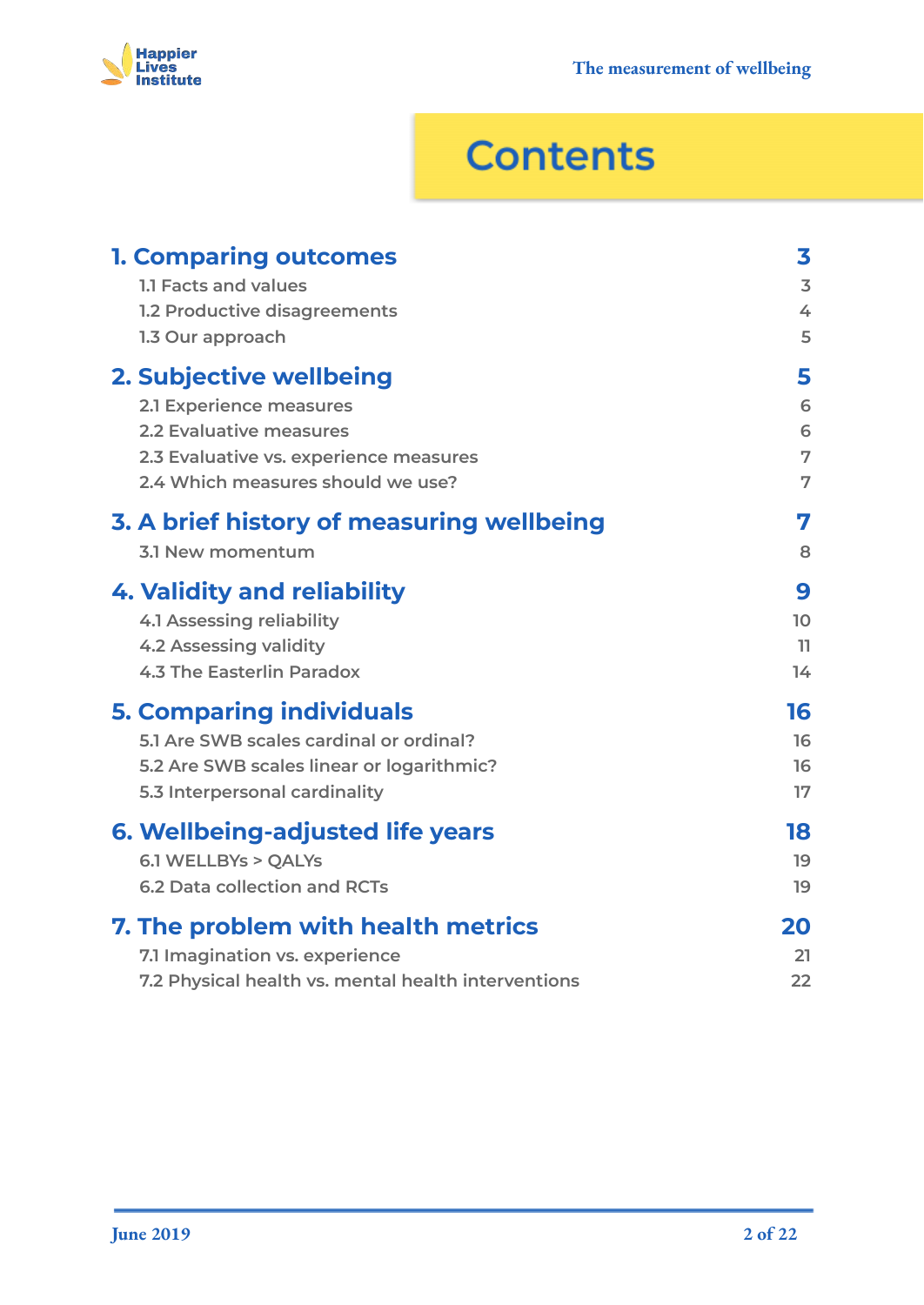

### <span id="page-2-0"></span>**1. Comparing outcomes**

How should we compare the impact of various outcomes, such as improving health or reducing poverty, in terms of how much good they do?

The most common method relies on subjective judgements; the value of different outcomes are weighed in the mind. Health metrics such as QALYs and DALYs, which rely on other people's aggregated subjective judgements, are often used. However, health is not the only item of interest and subjective judgements are still needed to decide how the value of health outcomes should be compared to other outcomes.

The charity evaluator, Give Well, determines the value of different interventions by asking their donors for their preferences between averting different numbers of deaths at different ages. They aggregate those preferences into a coherent set of moral weights across ages, and combine that with other inputs including the views of their staff and beneficiaries. You can read more about their approach [here.](https://docs.google.com/document/d/1hOQf6Ug1WpoicMyFDGoqH7tmf3Njjc15Z1DGERaTbnI/edit#)

You might think that relying on subjective judgements of value is both unobjectionable and unavoidable on the grounds we are making moral evaluations, and there is simply no other way to do this. However, the claim these are moral judgements is only partly true and, indeed, may not be true at all. Some of what appear to be moral evaluations are judgements about facts and so, in principle, empirical questions.

#### <span id="page-2-1"></span>**1.1 Facts and values**

Here's an analogy. Suppose you and I are trying to determine which of two oddly-shaped jars contains the most water. What sort of assessment are we making here? Not a moral judgement, but a subjective judgement of fact. We could go on to say the best jar is the one that holds the most water, which would be a moral judgement.<sup>1</sup>

Now, suppose you and I are trying to assess which of two outcomes increases wellbeing the most: curing health condition A or alleviating poverty by amount B. Suppose we agree on our concept of wellbeing. Are we making a moral evaluation when we state which outcome we think would increase wellbeing more? Clearly, as the jar analogy showed, we are not. We need not assume wellbeing is of any moral importance - perhaps we conclude only liberty has value - to compare the outcomes.

 $1$  Assuming we mean 'best' in a moral, rather than merely aesthetic, sense.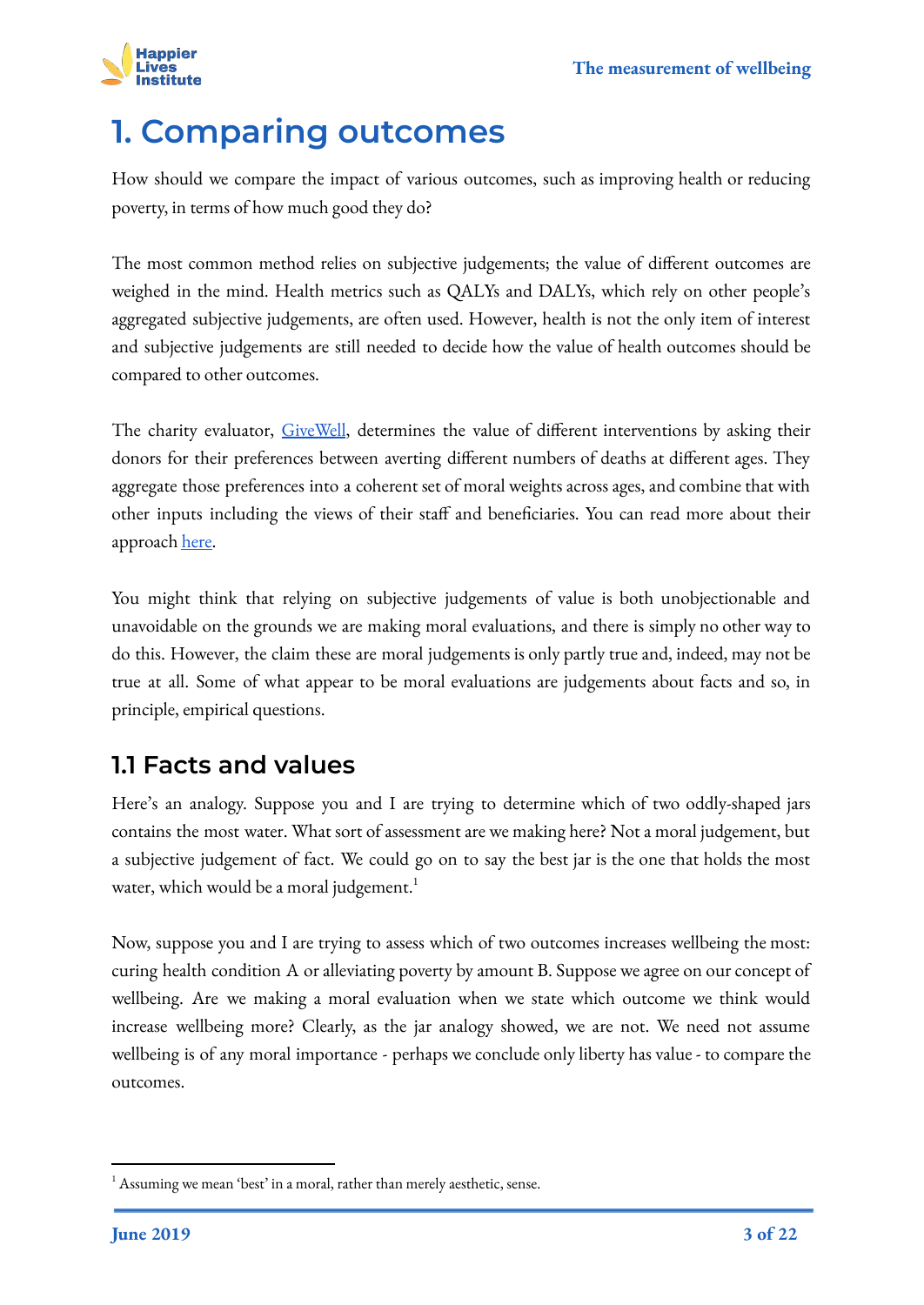

By contrast, deciding (a) which thing(s) are intrinsically valuable and thus constitute the good(s), and (b) how to aggregate the good(s) to determine overall value (in philosophical jargon, an axiology - the method of ranking states of affairs in terms of their ultimate value) is, certainly, a moral judgement. $\frac{2}{x}$ 

Suppose, for example, we decide the value of an outcome is the sum total of wellbeing in it. That is a moral judgement. However, now we've taken that as given, determining how much good an outcome contains is, in principle, an empirical question. Those will be judgements of fact, not of value.

I hope it's obvious that we will, where possible, want to measure the good(s) directly, and that objective measurement of the facts 'trumps' our subjective evaluations of the facts. If we could measure the water capacity of the jars, there would be no need to guess.

#### <span id="page-3-0"></span>**1.2 Productive disagreements**

If we want to have productive disagreements with one another about which outcomes do more good, it's important to make it clear whether disagreements arise from claims about value or from claims about facts.

Suppose you and I disagree about whether option A is better than option B. If we have the same views on value, the disagreement is a factual one.<sup>3</sup> By comparison, GiveWell's analysis combines the opinions of multiple people who have different views about value, it's not possible to tell whether one disagrees with GiveWell because one differs about facts or about values.

The key question in GiveWell's cost-effectiveness analysis is "how many years of doubled consumption are as morally valuable as saving the life of an under-5-year old child?" Here is a non-exhaustive list of factors two people could disagree about when answering that question, and whether that factor is a question of fact or value.

 $2$  Technically, (a) and (b) suffice only to give us a fixed-population axiology. A third component (c), specifying who the bearers of value are (i.e. present, actual, necessary or possible people) is needed to give us a variable-population axiology. Perhaps confusing, what philosophers call a 'population axiology' usually just specifies (b) and (c).

<sup>&</sup>lt;sup>3</sup> Both think the value of a state of affairs is the total wellbeing of those who exist in that state of affairs (hedonic totalism?)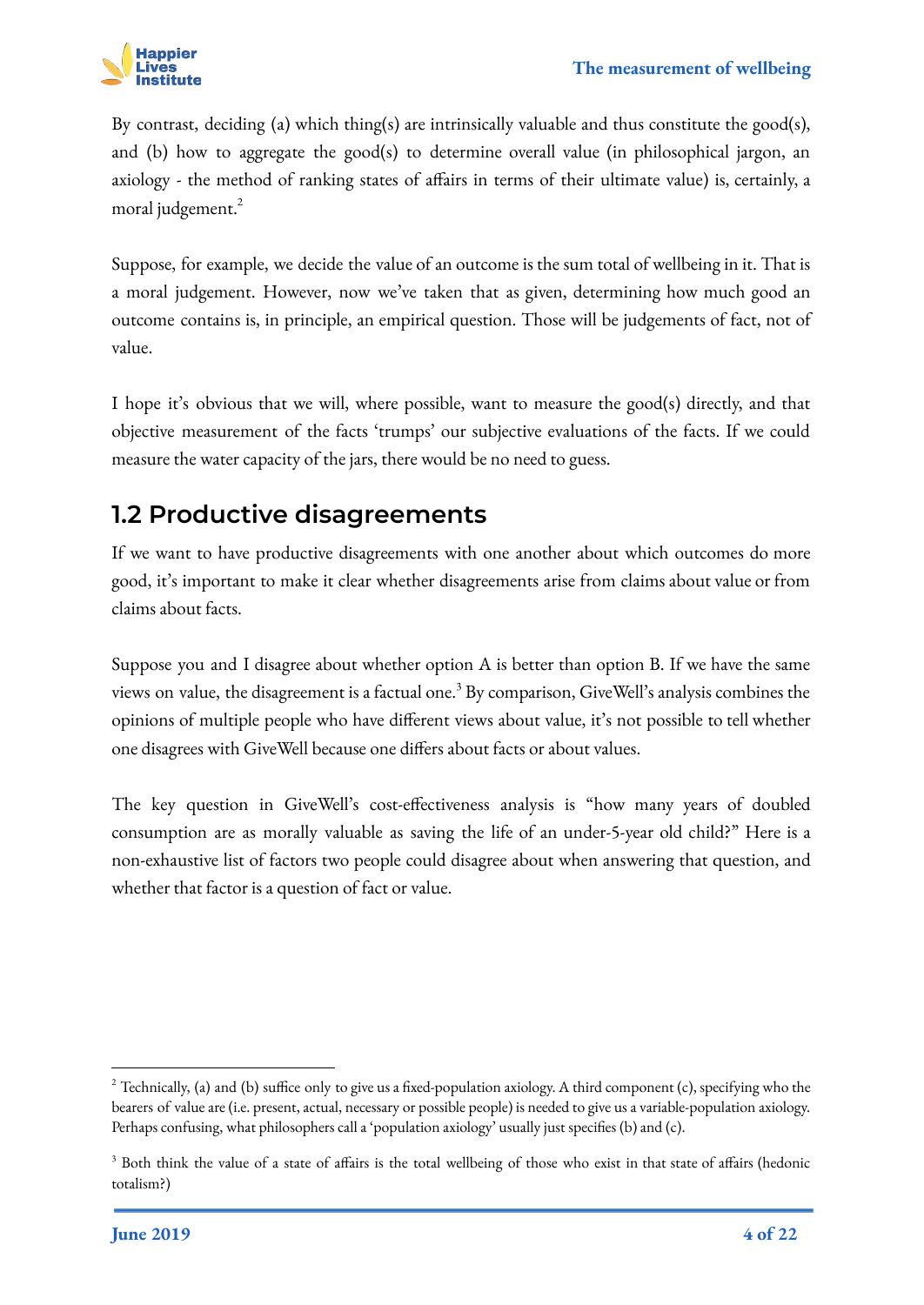

#### **Table 1:** List of factors

| Factor                                                                                                        | Fact or value?                           |
|---------------------------------------------------------------------------------------------------------------|------------------------------------------|
| How much does doubling consumption for a<br>year increase well-being?                                         | Fact (for a given account of well-being) |
| What is well-being?                                                                                           | Value                                    |
| How much well-being would the child have<br>had if it lived?                                                  | Fact (for a given account of well-being) |
| How many years the child will live for?                                                                       | Fact                                     |
| What the badness of death is (i.e. is it better,<br>all else equal, to save a 2-year old or a<br>20-year old? | Value                                    |

#### **1.3 Our approach**

At the Happier Lives Institute, our research focuses on how much different outcomes improve wellbeing. While this has generally been judged subjectively in the past, we believe it is a question of fact, not of value. Despite long-standing doubts, wellbeing can be measured through population surveys and therefore we should use data from wellbeing surveys, rather than relying on our own subjective judgements, to determine what increases wellbeing. Specifically, we recommend life satisfaction scores, which are found by asking "How satisfied are you with your life nowadays?" (on a scale from 0 "not at all" to 10 "completely") as the most suitable (although not ideal) measure of wellbeing.

### <span id="page-4-0"></span>**2. Subjective wellbeing**

Social scientists (mostly economists and psychologists) talk about measures of 'subjective wellbeing' (SWB), which are "ratings of thoughts and feelings about life" [\(Dolan and Metcalfe](http://eprints.lse.ac.uk/43155/1/Dolan_Measuring_subjective_wellbeing_2012.pdf) [\(2012\).](http://eprints.lse.ac.uk/43155/1/Dolan_Measuring_subjective_wellbeing_2012.pdf) SWB is typically thought to have three components [\(OECD 2013\)](http://www.oecd.org/statistics/oecd-guidelines-on-measuring-subjective-well-being-9789264191655-en.htm):

● **Experience** *(sometimes called 'affective' or 'hedonic')*

A person's feelings or emotional states, typically measured with reference to a particular point in time.

● **Evaluation** *(sometimes called 'cognitive')*

A reflective assessment of a person's life or some specific aspect of it. Life satisfaction is a life evaluation question but not the only one.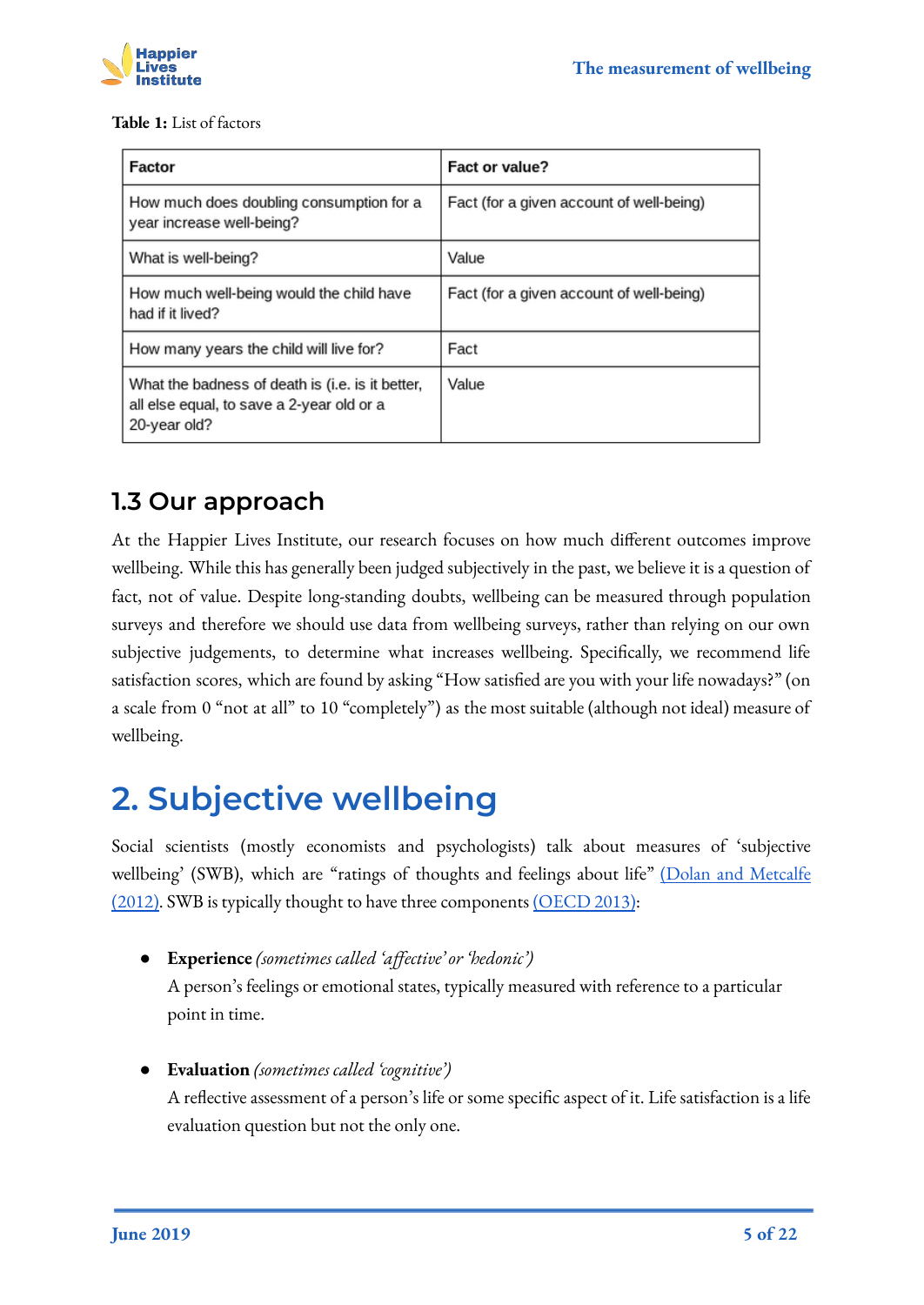

#### ● **Eudaimonia**

A sense of meaning and purpose in life, or psychological functioning.

For a list of example SWB questions, see [OECD \(2013, Annex A\).](https://www.ncbi.nlm.nih.gov/books/NBK189562/)

Measures of SWB are often referred to as measures of 'happiness'. This is technically incorrect and also misleading. If we define happiness as a positive balance of enjoyment over suffering, then the experience component of SWB is identical with happiness. Evaluations measure how people feel about their lives, rather than how happy they feel during them. Eudaimonic measures may tap into psychological states - ones related to meaning - that, presumably, feel enjoyable to experience and thus comprise happiness, but do not capture all the psychological states relevant to happiness. Hence, SWB is not only a measure of happiness.

#### <span id="page-5-0"></span>**2.1 Experience measures**

The 'gold standard' for measuring happiness is the experience sampling method (ESM), where participants are prompted to record their feelings and possibly their activities one or more times a day.<sup>4</sup> While this is an accurate record of how people feel, it is expensive to implement and intrusive for respondents. A more viable approach is the day reconstruction method (DRM) where respondents use a time-diary to record and rate their previous day. DRM produces comparable results to ESM, but is less burdensome to use [\(Kahneman et al. 2004\)](https://www.ncbi.nlm.nih.gov/pubmed/15576620).

#### <span id="page-5-1"></span>**2.2 Evaluative measures**

Given we are interested in measuring happiness, we might think we should ignore the non-experience components altogether. Practically, however, this is unfeasible and we are forced to rely on life satisfaction measures as the main proxy measure for happiness (a 'proxy' measure is an indirect measure of the phenomenon of interest).

It is much easier to collect LS data as it requires just one quick question that takes subjects around 30 seconds to answer, whereas the DRM takes approximately 40 minutes to fill out. As a result of this ease of use, it is the SWB measure on which most data has been collected and most analysis done. It is now possible to say to what extent various outcomes cause an absolute increase in life satisfaction on a 0-10 scale, which is what we need to determine cost-effectiveness (see [Layard et al.](https://www.amazon.co.uk/Origins-Happiness-Science-Well-Being-Course/dp/0691177899) [2018](https://www.amazon.co.uk/Origins-Happiness-Science-Well-Being-Course/dp/0691177899)). By contrast, to the best of our knowledge, there is insufficient research on experience measures to draw the same sort of conclusions.

 $^4$  Arguably, an even better method would be to measure brain waves, assuming we could correlate wellbeing with brain states.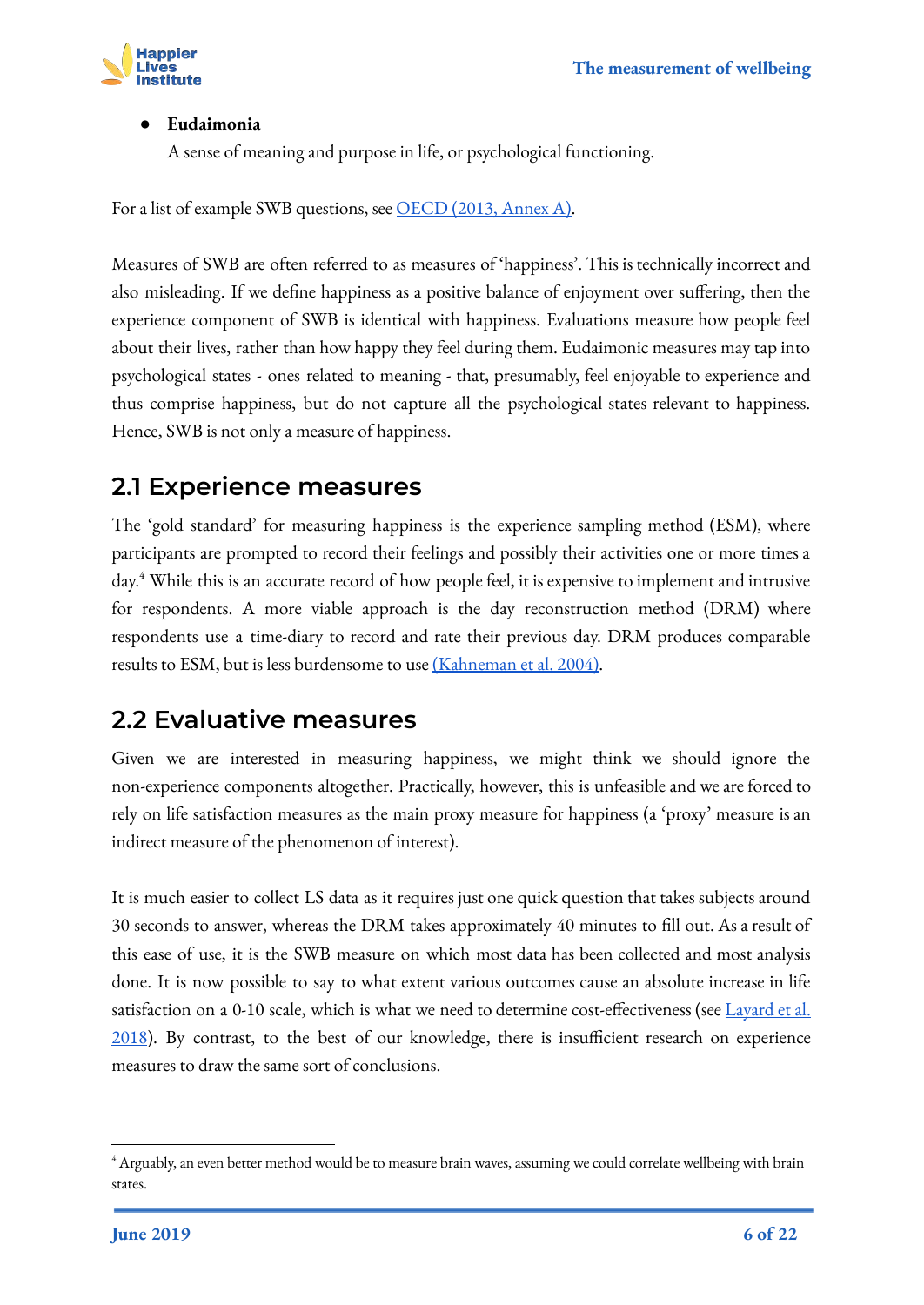

#### <span id="page-6-0"></span>**2.3 Evaluative vs. experience measures**

How much of a problem is it to use evaluative measures in lieu of experience ones? Experience and evaluative measures are conceptually different and answered in somewhat different ways. As [Deaton and Stone \(2013\)](https://pdfs.semanticscholar.org/d5ed/91eb66a1a014e37390fc1268438a0b255f89.pdf) explain:

Hedonic [i.e. experience] measures are uncorrelated with education, vary over the days of the week, improve with age,and respond to income only up to a threshold. Evaluative measures remain correlated with income even at high levels of income, are strongly correlated with education, are often U-shaped in age, and do not vary over the days of the week (Stone et al. 2010; Kahneman and Deaton 2010).

This doesn't mean evaluative measures can't be used as proxies for happiness. The evaluative and experience measures do correlate, suggesting evaluative judgements are, in part if not in whole, determined by how happy people are [\(OECD 2013, p32-34\)](https://read.oecd-ilibrary.org/economics/oecd-guidelines-on-measuring-subjective-well-being_9789264191655-en#page36). While Deaton and Stone identify some cases where they come apart, it's unclear if there are (many) cases where they reveal different priorities for philanthropists or policymakers who wish to maximise life satisfaction rather than happiness.

#### <span id="page-6-1"></span>**2.4 Which measures should we use?**

The sensible approach seems to be to use happiness data where it's available, but life satisfaction data where it isn't and, when using LS data to determine cost-effectiveness, to keep in mind how the two might differ. Further work to investigate if, and when, using one measure over another would generate different priorities is urgent and valuable.

While eudaimonia measures are regarded as a component of SWB, we will not refer to them again. Not only are they not the most relevant component, little data has been collected on them and it's not conceptually clear what they capture.

## <span id="page-6-2"></span>**3. A brief history of measuring wellbeing**

There are long-standing doubts (in economics) that wellbeing can be, or needs to be, measured. According to [Layard \(2003\)](http://cep.lse.ac.uk/_new/events/event.asp?id=165):

In the eighteenth century, Bentham and others proposed that the object of public policy should be to maximise the sum of happiness in society. So economics evolved as the study of utility or happiness, which was assumed to be in principle measurable and comparable across people. It was also assumed that the marginal utility of income was higher for poor people than for rich people, so that income ought to be redistributed unless the efficiency cost was too high.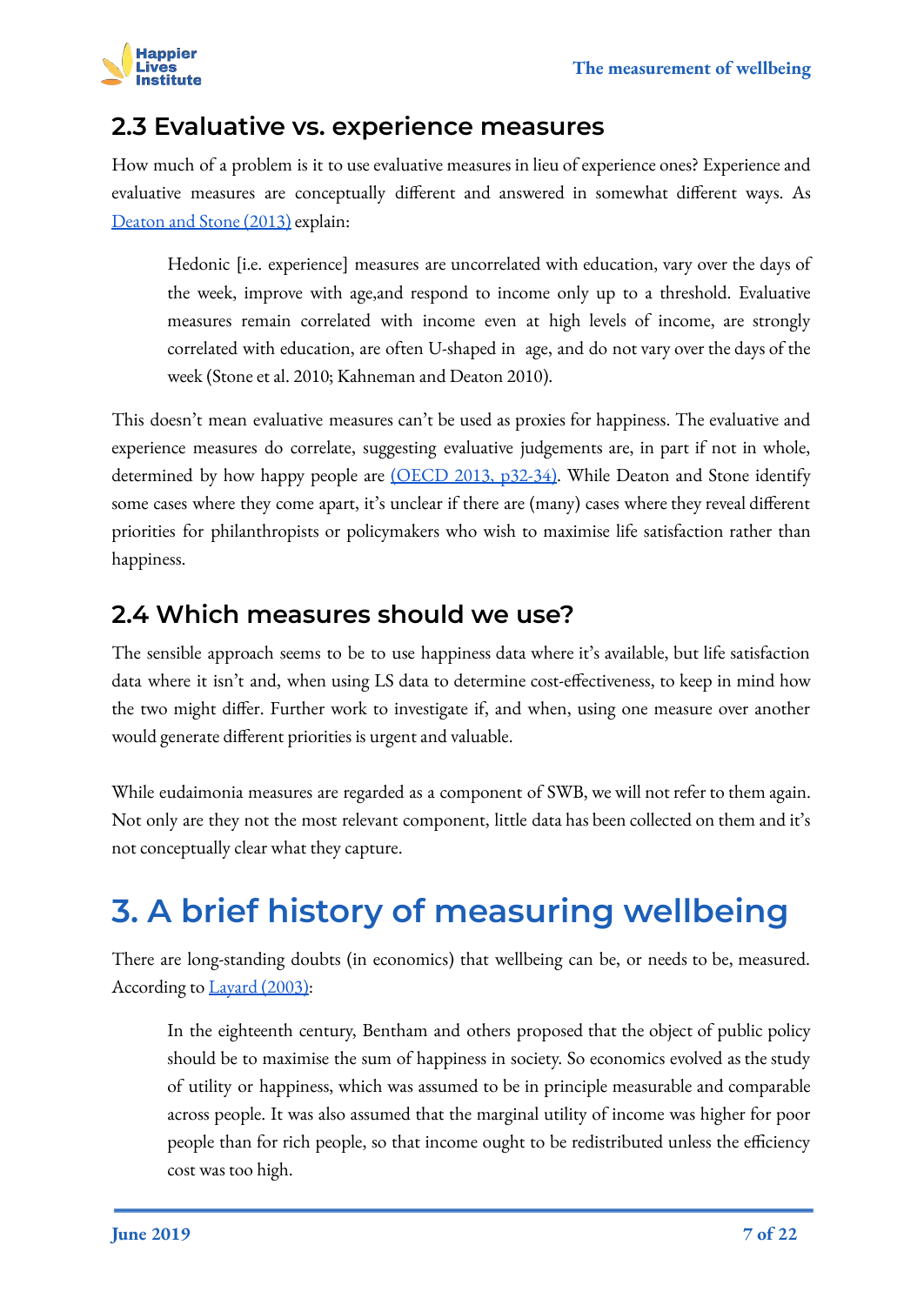

All these assumptions were challenged by Lionel Robbins in his famous book on the Nature and Significance of Economic Science published in 1932. Robbins argued correctly that, if you wanted to predict a person's behaviour, you need only assume he has a stable set of preferences. His level of wellbeing need not be measurable nor need it be compared with other people. Moreover, economics was, as Robbins put it, about "the relationship between given ends and scarce means", and how the "ends" or preferences came to be formed was outside the scope of the discipline.

#### <span id="page-7-0"></span>**3.1 New momentum**

Interest in measuring happiness has returned in recent decades (see Figure 1).<sup>5</sup>



**Figure 1:** Development of happiness-related publications (OECD 2013, p20)

<sup>5</sup> OECD (2013, p20) notes "during the 1990s there was an average of less than five articles on happiness or related subjects each year in the journals covered by the Econlit database. By 2008 this had risen to over fifty each year".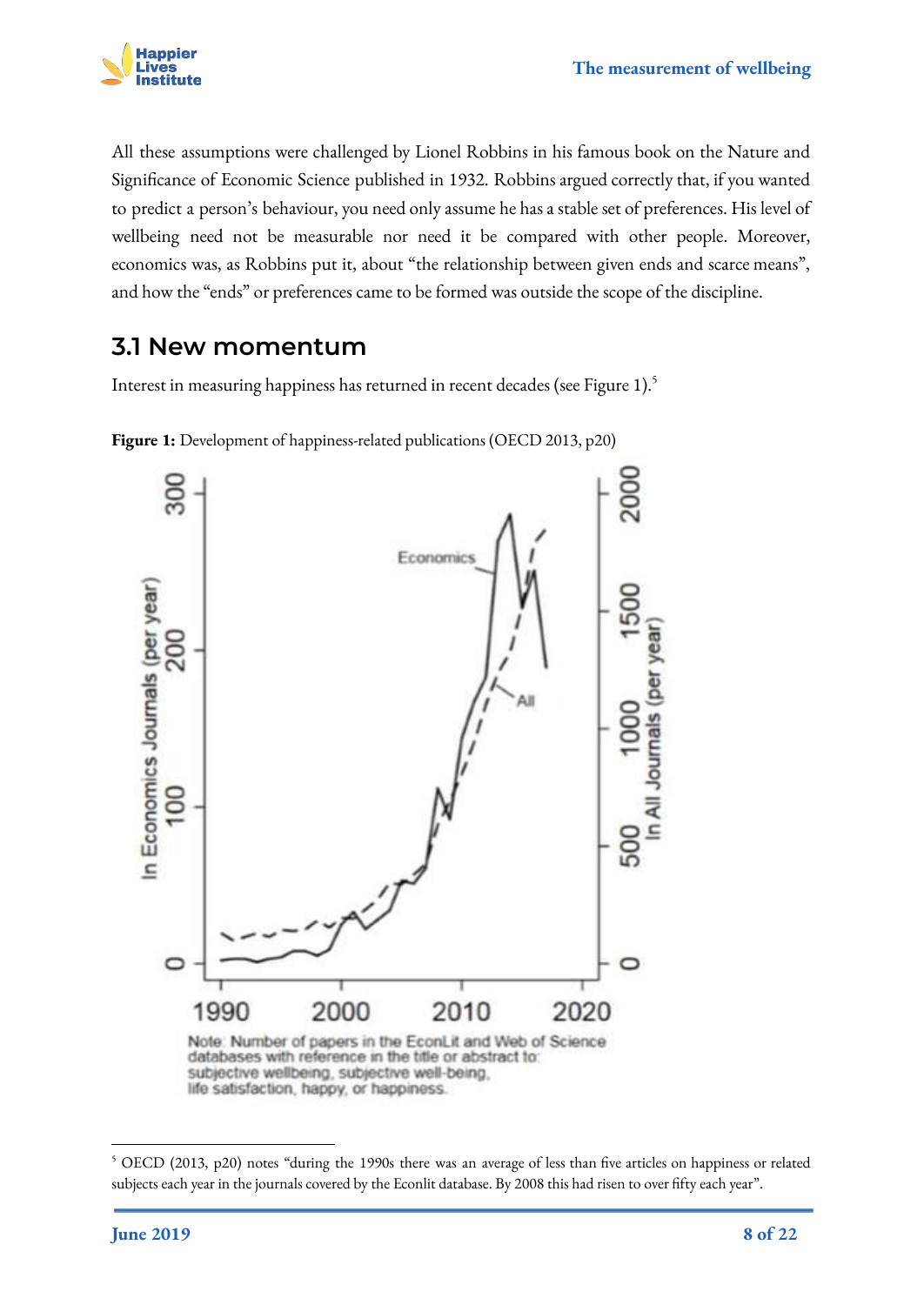

This seems to be caused by the **Easterlin paradox**, the (contested) finding that while richer people are more satisfied with their lives than poor people, an increase in average wealth does not raise average life satisfaction.

The idea governments should measure wellbeing and use it to guide policy has started to take root. In [2013 the OECD](http://www.oecd.org/statistics/oecd-guidelines-on-measuring-subjective-well-being-9789264191655-en.htm) issued guidelines recommending its member-nations collect SWB data:

There is now widespread acknowledgement that measuring subjective well-being is an essential part of measuring quality of life alongside other social and economic dimensions [...] The Guidelines also outline why measures of subjective well-being are relevant for monitoring and policy making.

The UK's Office of National Statistics has been collecting data on subjective wellbeing since 2012 and currently polls 158,000 people a year. (Readers unfamiliar with SWB measures may find their [FAQs](https://www.ons.gov.uk/peoplepopulationandcommunity/wellbeing/methodologies/personalwellbeingfrequentlyaskedquestions) helpful.)

Now, some scholars who argue we shouldn't use SWB measures, such as **Fleurbaey**, Schokkaert and [Dencanq \(2009\)](https://cdn.uclouvain.be/public/Exports%20reddot/core/documents/coredp2009_17.pdf), nevertheless accept such measures are meaningful:

With the mass of data accumulated on happiness and satisfaction and the development of their econometric exploitation, subjective utility seems more measurable than ever. There now seem to be good reasons to trust the existence of sufficient regularity in human psychology, so that interpersonal comparisons appear feasible in principle. These new developments have triggered a revival of welfarism as well. If utility can be measured after all, why not take it as the metric of social welfare? Several authors have taken this line (Kahneman et al. 2004b, Layard 2005). However, none of the recent developments in the field of measurement directly undermine the arguments that were raised against welfarism in the philosophical debates of the previous decades. The fact that something becomes easier to measure does not give any new normative reason to rely on it.

## <span id="page-8-0"></span>**4. Validity and reliability**

How confident can we be that subjective wellbeing (SWB) measures are accurate? Do they succeed in measuring what they set out to measure?

In the social sciences, the accuracy of a measure is usually assessed in terms of its validity and reliability.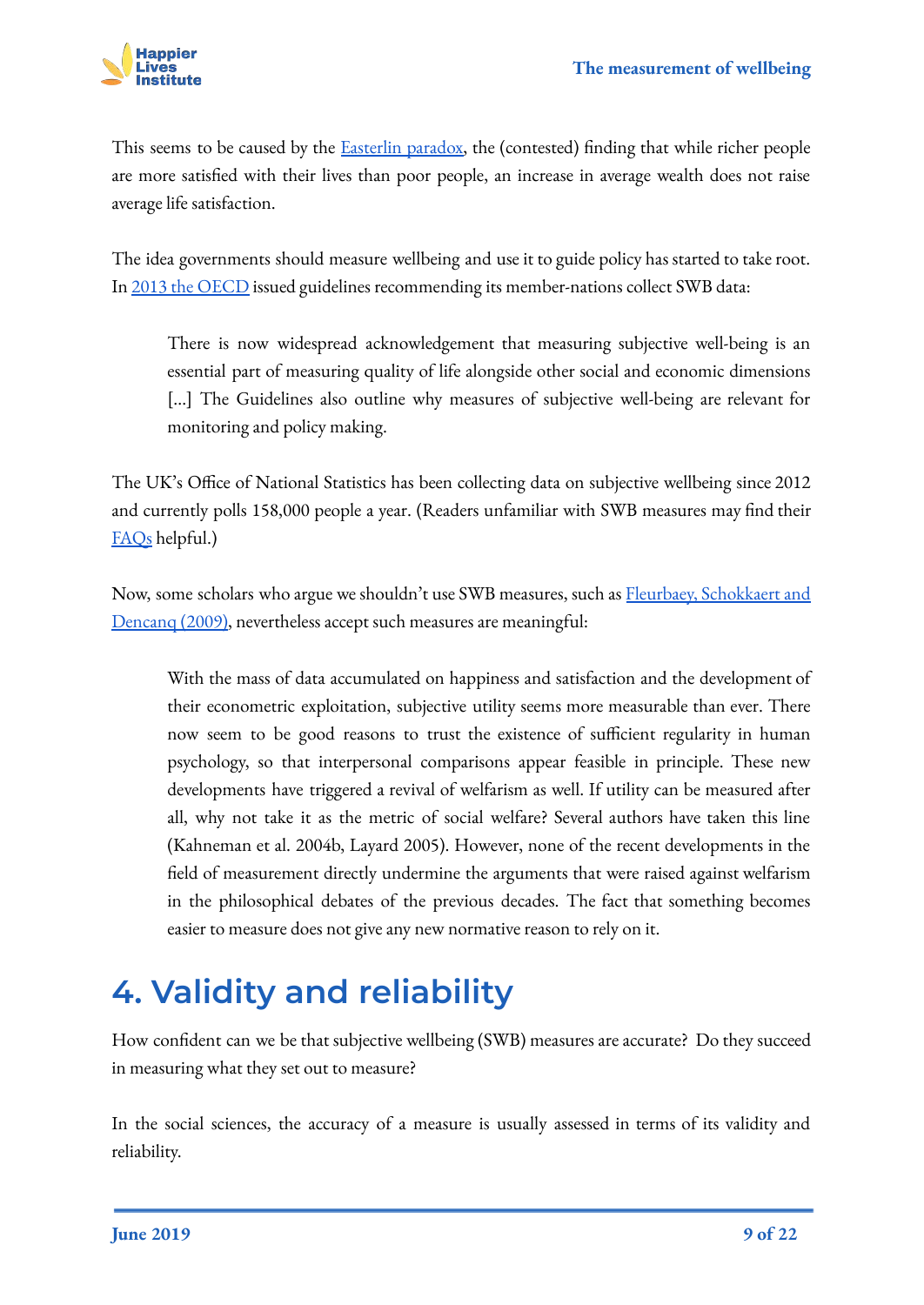

Validity refers to whether the measure captures the underlying concept that it purports to measure. Suppose I try to measure your height by weighing you on a set of bathroom scales. The scales might be a valid measure of weight but it's clear, I hope, they are not a valid measure of height.

Reliability is about whether the measure gives consistent results in identical circumstances (i.e. it has a high signal-to-noise ratio). If my scales produce a random number every time I step on them, they are not reliable.

Reliability is necessary but not sufficient for validity. If you used a normal, non-broken set of scales to measure your height it would give you the same score, and so be reliable (assuming your weight doesn't fluctuate), but still wouldn't be valid. The reliability and validity of SWB scales have been covered at great length in [\(OECD 2013\)](https://read.oecd-ilibrary.org/economics/oecd-guidelines-on-measuring-subjective-well-being_9789264191655-en#page36) and elsewhere. The following sections provide a summary of the key points.

### <span id="page-9-0"></span>**4.1 Assessing reliability**

Reliability can be assessed in two ways:

- 1. **Internal consistency** whether the items with a multi-item scale correlate or different scales of the same measure correlate.
- 2. **Test-retest reliability** where the same question is given to the same respondent more than once at different times. If the item in question genuinely does change between measures, we would expect the test-retest reliability to be low.

Regarding life evaluations, quoting [\(OECD 2013, p47\):](https://read.oecd-ilibrary.org/economics/oecd-guidelines-on-measuring-subjective-well-being_9789264191655-en#page36)

Bjornshov (2010), for example, finds a correlation of 0.75 between the average Cantril Ladder measure of life evaluation from the Gallup World Poll and life satisfaction as measured in the World Values Survey for a sample of over 90 countries. [...] Test-retest results for single item life evaluation measure tend to yield correlations of between 0.5 and 0.7 for time period of 1 day to 2 weeks (Krueger and Schkade, 2008). Michalos and Kahlke (2010) report that a single-item measure of life satisfaction had a correlation of 0.65 for a one year period and of 0.65 for a two-year period.

And regarding affect/experience measures:

There is less information available on the reliability of measure of affect and eudaimonic well-being than is the case for measures of life evaluation. However, the available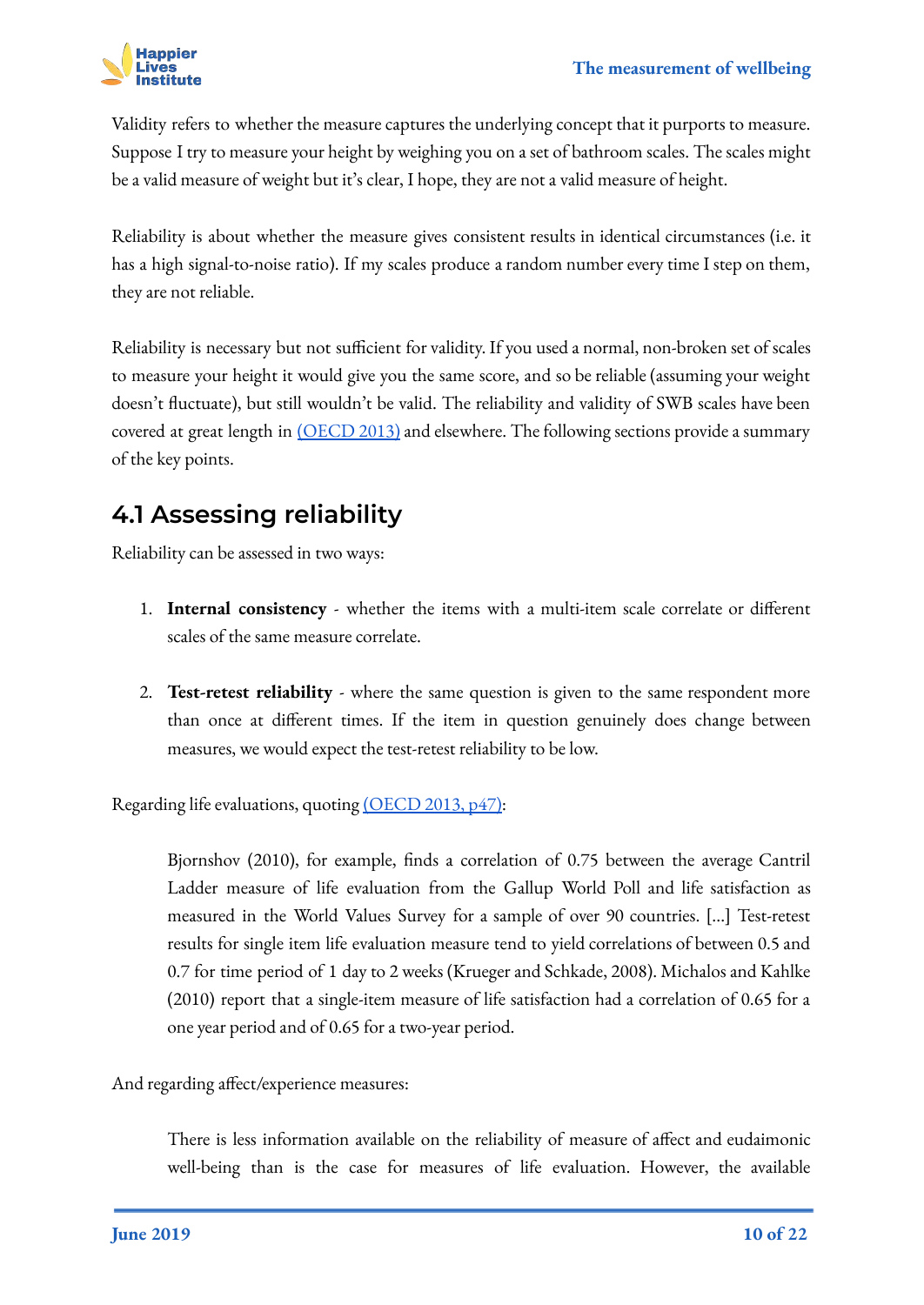

information is largely consistent with the picture for life satisfaction. In terms of internal consistency reliability, Diener et al. (2009) report [...] the positive, negative and affective balance subscale of their Scale of Positive and Negative Experience (SPANE) have alphas of 0.84, 0.88, and 0.88 respectively. [...] In the case of test-retest reliability, [...] Krueger and Schkade (2008) report test-retest scores of 0.5 and 0.7 for a range of different measures of affect over a 2-week period.

The authors of OECD (2013) conclude the life evaluation and affect measures exhibit sufficient correlation, by the standards of social science, to be deemed acceptably reliable.

### <span id="page-10-0"></span>**4.2 Assessing validity**

Validity, by contrast, is somewhat harder to test than reliability for SWB measures because the underlying phenomena are subjective, hence there is no objective way to demonstrate success. If you could measure something subjective objectively, it would not be subjective. Nevertheless, there are various ways to assess validity. All of these ultimately rely on whether the measures conform to our expectations about the item we are intending to measure.

The first is **face validity** - do respondents judge the questions as an appropriate way to measure the concept of interest? If not, it's likely the measures aren't valid. In the case of SWB measures, it's somewhat obvious this is the case, e.g. that asking people whether they felt sad yesterday is a good way to assess whether they felt sad yesterday. Participants aren't generally asked about face validity, but this can be tested by (a) response speed and (b) non-response rates: if people don't take a long time, or don't answer, that suggests they don't understand the question. Median response rates for SWB questions are around 30 seconds for single-item measures, suggesting the questions are not conceptually difficult [\(ONS, 2011\)](http://webarchive.nationalarchives.gov.uk/20160107223442/http:/www.ons.gov.uk/ons/rel/wellbeing/measuring-subjective-wellbeing-in-the-uk/investigation-of-subjective-well-being-data-from-the-ons-opinions-survey/index.html). Quoting from [\(OECD 2013, p49\)](https://read.oecd-ilibrary.org/economics/oecd-guidelines-on-measuring-subjective-well-being_9789264191655-en#page36): "in a large analysis by Smith (2013) covering three datasets [...] and over 400,000 observations, item-specific non-response rates for life evaluation and affect were found to be similar for those for [the straightforward] measures of educational attainment, marital and labour force status" which, again, supports the face validity of the questions.

The second is **convergent validity** - does the item correlate with other proxy measures for the same concept? [Kahneman and Krueger \(2006\)](https://www.aeaweb.org/articles?id=10.1257/089533006776526030) list the following as correlates of both high life satisfaction and happiness: smiling frequency; smiling with the eyes ("unfakeable smile"); rating of one's happiness made by friends; frequent verbal expressions of positive emotions; happiness of close relatives; self-reported health. In addition, [OECD \(2013\)](https://read.oecd-ilibrary.org/economics/oecd-guidelines-on-measuring-subjective-well-being_9789264191655-en#page36) states:

Diener (2011), summarising the research in this area, notes that life satisfaction predicts suicidal ideation (r=0.44) and the low life satisfaction scores predicted suicide 20 years later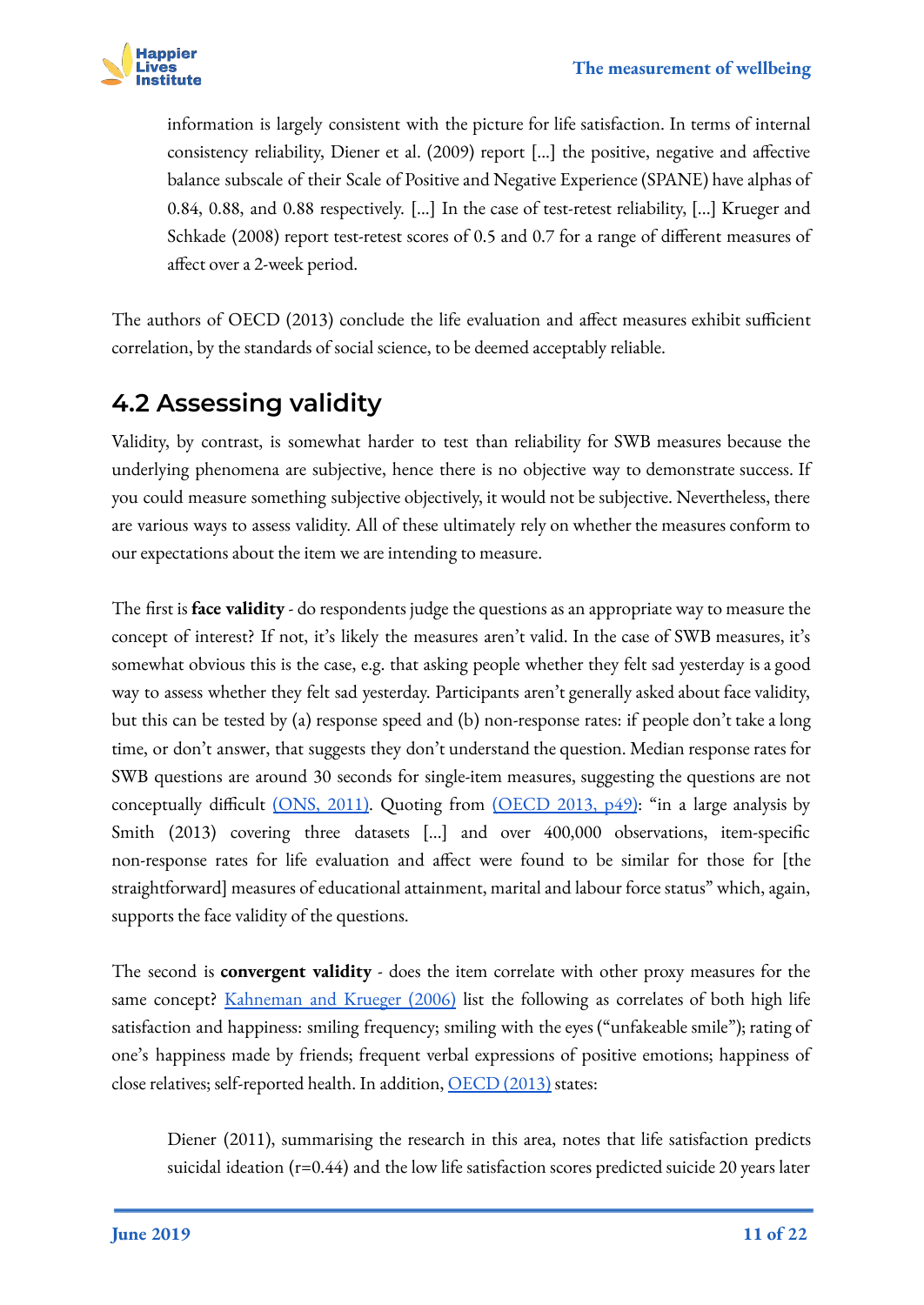

in a later epidemiological survey from Finland (after controlling for other risk factors). Such items allow us to assess the measures from the perspective of falsifiability: if we expect that (say) those with low life satisfaction would commit suicide more often, but our measure of life satisfaction found those with high LS commit suicide more often, that would suggest the measure lacked validity. As it stands, the results support the validity of the experience and evaluation measures of SWB.

The third is **construct validity** - while convergent validity assesses how closely the measure correlates with other proxy measures of the same concept, construct validity concerns itself with whether the measure performs in the way we expect it to. From  $\overline{OECD}$  (2013, p51):

Measures of SWB broadly show the expected relationship with other individual, social and economic determinants. Among individuals, higher incomes are associated with higher levels of life satisfaction and affect, and wealthier countries have higher average levels of both types of subjective well-being than poorer countries (Sacks, Stevenson and Wolfers, 2010). At the individual level, health status, social contact and education and being in a stable relationship with a partner are all associated with higher levels of life satisfaction (Dolan, Peasgood and White, 2008), while unemployment has a large negative impact on life satisfaction (Winkelmann and Winkelmann, 1998). Kahneman and Krueger (2006) report intimate relations, socialising, relaxing, eating and praying are associated with higher levels of positive affect; conversely, commuting, working and childcare and housework are associated with low level of net positive affect. Boarini et al. (2012) find that affect measures have the same broad set of drivers as measures of life satisfaction, although the relative importance of some factors changes.

Major life events, such as unemployment, marriage, divorce and widowhood, are shown to result in long-term, substantial changes to SWB, just as one would expect them to. The time-series in Figure 2, from [Clark, Diener, Geogellis and Lucas \(2007\),](http://ftp.iza.org/dp2526.pdf) displays the LS-impact of such events for males (controlling for other variables) before, during and after they occur (y-axis records the change in LS on a 0-10 scale; the results are similar for females). Note the time series sometimes shows anticipation of the event. We can see, for example, a decrease in LS leading up to a divorce, whereas widowhood is barely anticipated and comes as a huge shock.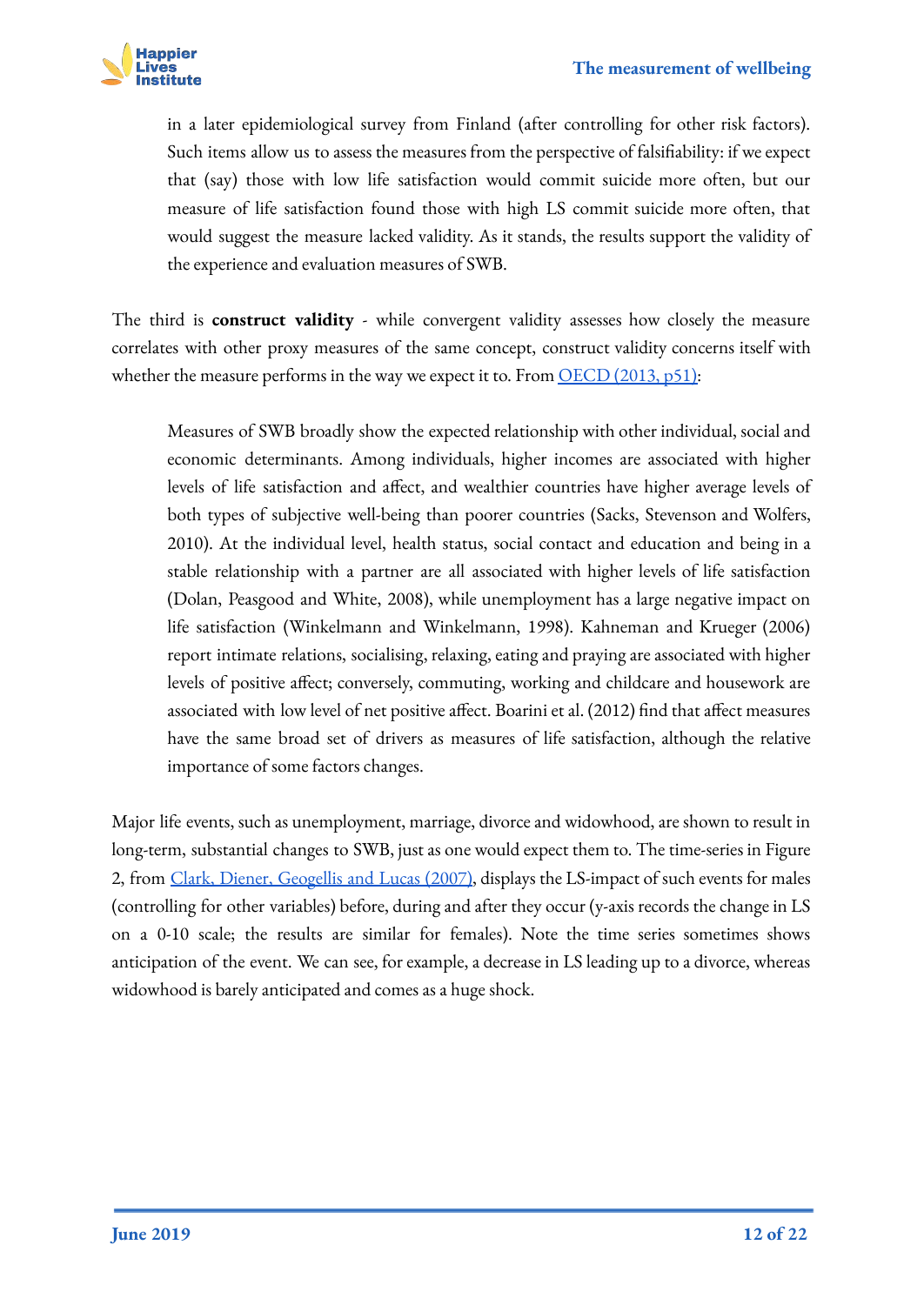



**Figure 2:** The dynamic effects of life and labour market events on life satisfaction (male) (Clark, Diener, Geogellis and Lucas 2007) (Y-axis represents absolute change in of life satisfaction on 1-10 scale)

Figure 3 from [Clark, Fleche, Layard, Powdthavee, Ward \(2017, p100\)](https://www.amazon.co.uk/Origins-Happiness-Science-Well-Being-Course/dp/0691177899) shows a similar time series, this time for disability from three different data sets. Individuals seem to partially, rather than fully, adapt to disability.<sup>6</sup> This is what we might suppose would happen: becoming disabled is very bad, but being disabled is somewhat less bad as one's lifestyle and mindset adjusts. It's worth noting here one major potential objection to the use of SWB measures is that people do not really adapt to changes in circumstances, they simply change how they use their scales. However, if scale re-norming did take place, we would expect to see adaptation to all conditions. Yet, we do not see this: the LS scores in Figure 2 above show people adapt to some things and not others. Further, [Oswald and Powdthawee \(2008\)](https://www.sciencedirect.com/science/article/abs/pii/S004727270800008X) find there is less adaptation to severe disability than to mild or moderate disability, suggesting scale norming is not occurring and that the SWB scores are reflecting reality.

 $^6$  In a meta-analysis, Luhmann et al. (2012) compare the rates of adaptation on evaluative and experience measures of SWB, finding some differences.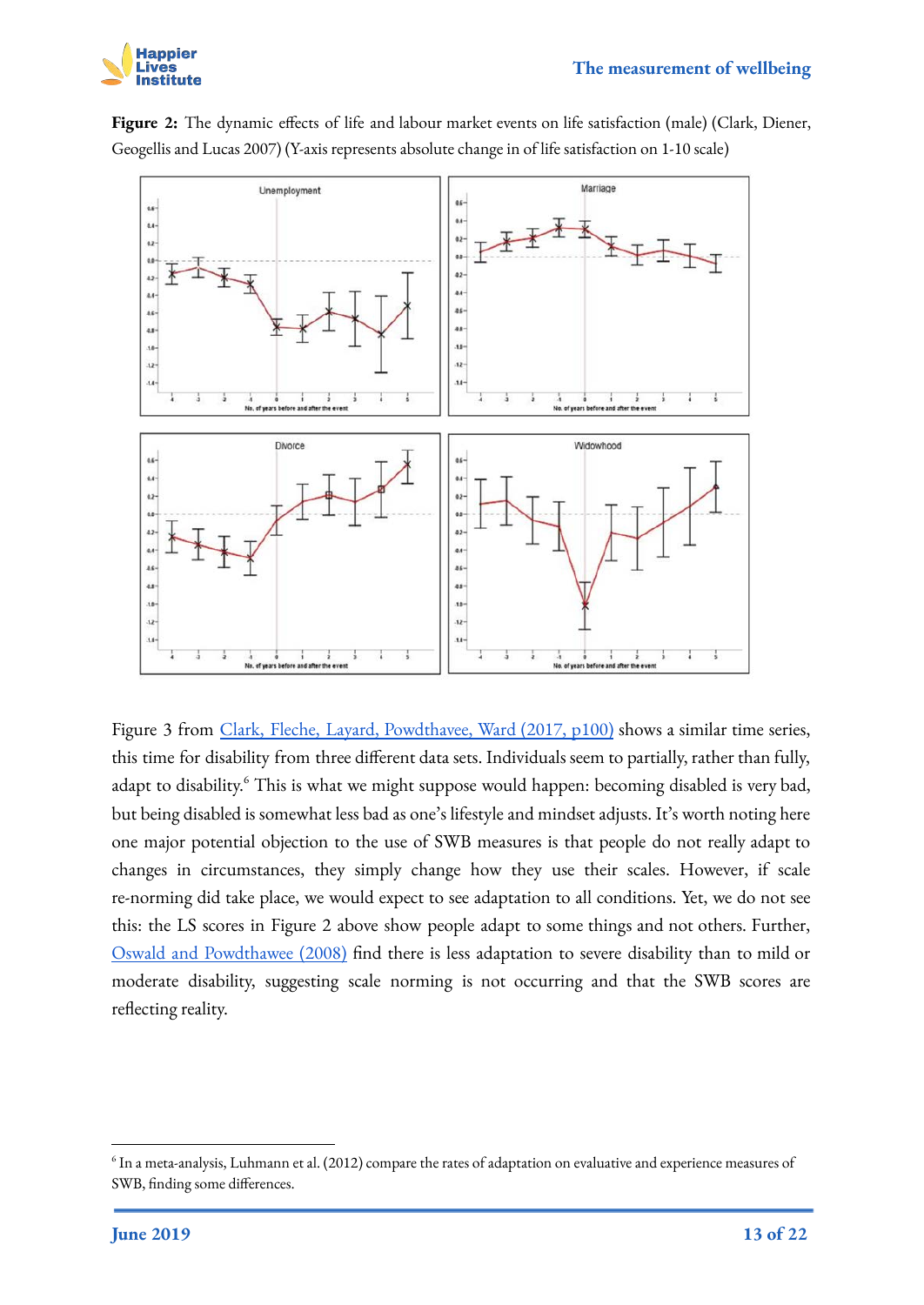



**Figure 3:** Adaptation to disability in different country data-sets (Clark et al. 2017, p100)

As mentioned before, if the SWB measures had produced counter-intuitive results (the 'wrong answers') that could lead us to conclude they were not valid. Yet, the above seems to match our 'folk psychological' expectations.

#### <span id="page-13-0"></span>**4.3 The Easterlin Paradox**

One finding that might, at least at first, seem counterintuitive is the relationship between SWB and income. While there is little disagreement that richer people within a given country report higher SWB (both on experience and evaluation measures), and richer countries report higher SWB, there is less consensus over whether SWB increases over time as countries become wealthier. This is the so-called 'Easterlin Paradox', displayed in Figure 4 below [Clark et al. \(2018, p203\).](https://www.amazon.co.uk/Origins-Happiness-Science-Well-Being-Course/dp/0691177899) A critical response to SWB measures could be made as follows: "the Easterlin Paradox shows increasing overall economic prosperity doesn't increase SWB. But it's obvious increasing overall economic should raise SWB. Therefore, the SWB measures must be wrong".

Such a response would be too quick. First, the debate still rages over whether the Easterlin Paradox holds - [Stevenson and Wolfers \(2008\)](https://www.nber.org/papers/w14282) argue it does not, [Easterlin et al. \(2016\)](http://ftp.iza.org/dp9676.pdf) reply. Second, as [Clark \(2016\)](https://link.springer.com/content/pdf/10.1007%2Fs12232-017-0274-7.pdf) notes, a large body of research finds individual SWB depends not just on the individual's own income, but also their income relative to that of the reference group they compared their own income to. Thus, if I am wealthier than you, I should expect to have higher SWB. However, if my income rises but the income of those I compare my income to also rises, these effects cancel out, leaving my SWB unchanged. Hence the Easterlin paradox can be explained in large part by the phenomenon of social comparison: we judge our lives against those of others.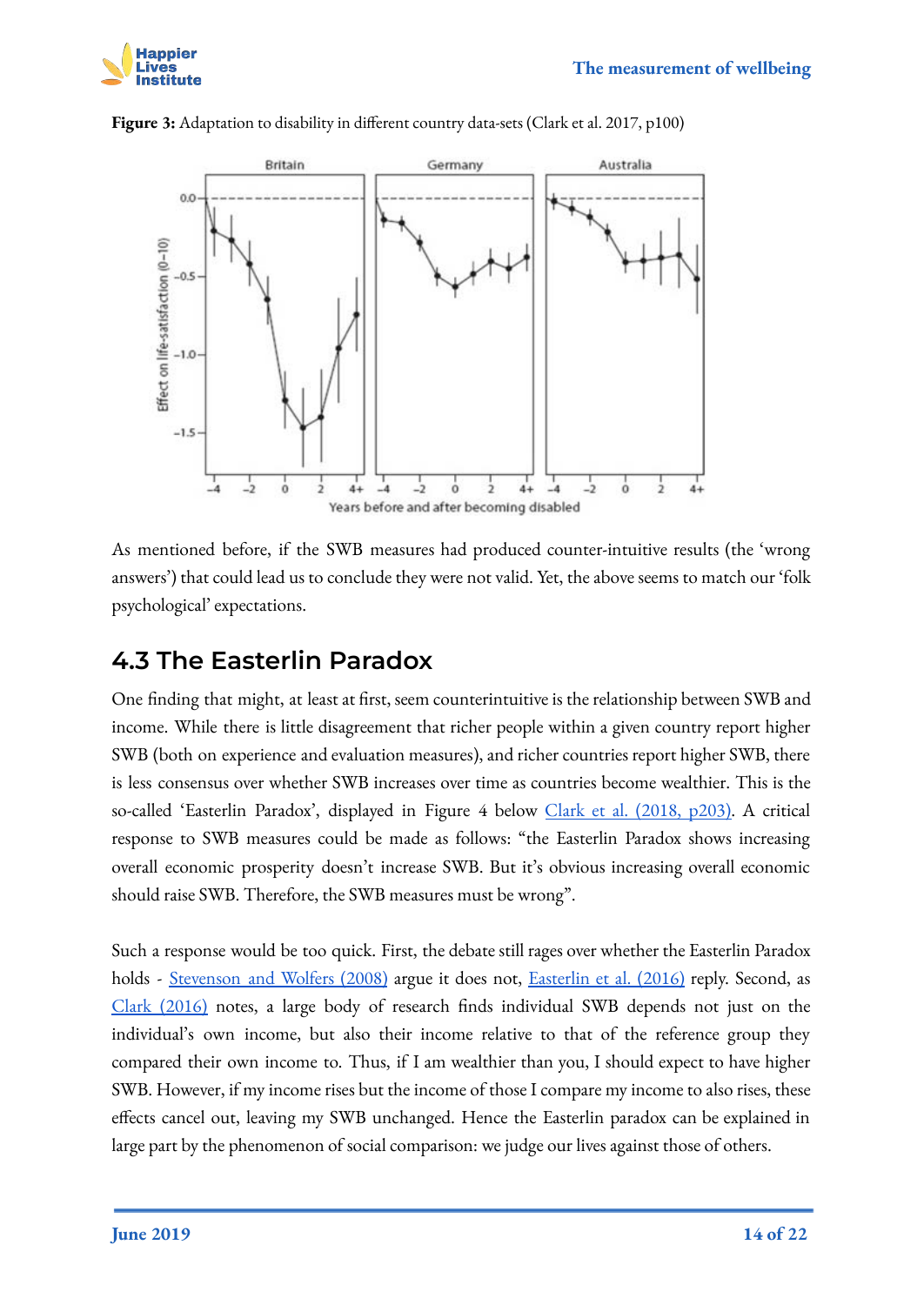



**Figure 4:** Change in subjective wellbeing and GDP/head over time

In a particularly insightful study, [Solnick and Hemenway \(2005\),](https://www.aeaweb.org/articles?id=10.1257/000282805774669925) individuals were asked to choose between different states of the world, as follows.

#### A: Your current yearly income is \$50,000; others earn \$25,000

#### B: Your current yearly income is \$100,000; others earn \$200,000

Absolute income is higher in B than in A, while relative income is higher in A than in B. Individuals express a marked preference for A, highlighting the importance of relative income. Hence, with further analysis, the Easterlin paradox is no longer as counter-intuitive as it first seemed.

Overall, the evaluation and experience SWB measures seem both reliable and valid.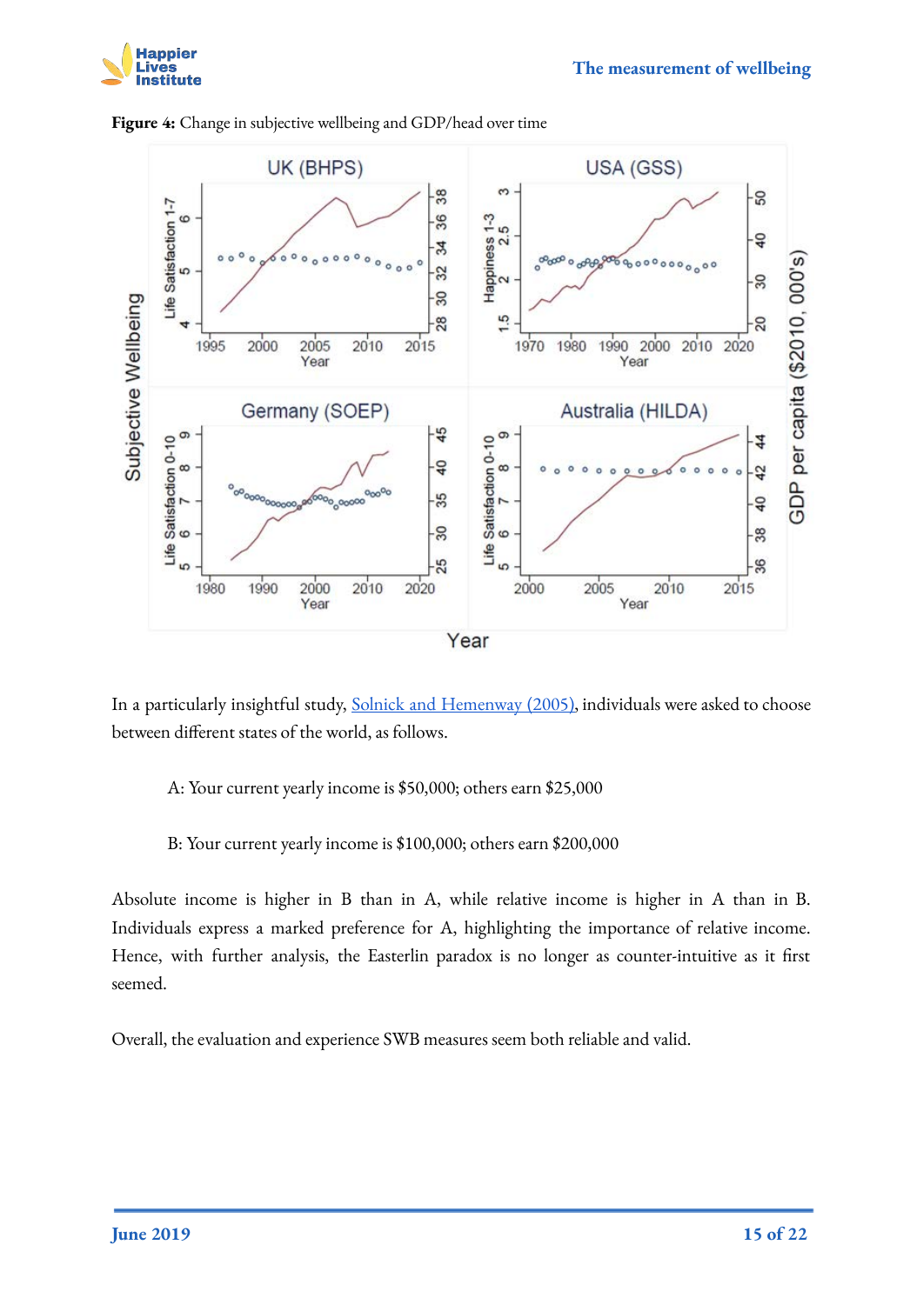

## <span id="page-15-0"></span>**5. Comparing individuals**

For a given subjective wellbeing (SWB) scale, say life satisfaction, is going from 7 to 8 for one person equivalent to another person going from 2 to 3? This is the question of whether the scales exhibit interpersonal cardinality. Let's unpack this concern in stages.

#### <span id="page-15-1"></span>**5.1 Are SWB scales cardinal or ordinal?**

The first question to ask is: does the underlying phenomena of interest - the thing the SWB scales are trying to measure - have a cardinal structure, or is it merely ordinal? That is, it represents something that can be quantified - like length, height, weight, etc. - or does it merely represent an ordering - like 'A is taller than B'? (1st, 2nd, 3rd … are the ordinal numbers, 1, 2, 3, … are the cardinal numbers).

It is intuitively obvious that happiness is cardinal, as revealed by our linguistic use. It is entirely sensible to say "X hurt twice as much as  $Y$ " or "I feel 10 times better than I did yesterday".<sup>7</sup> If happiness were ordinal, the most we could say would be "X hurts worse than Y" and "I feel better today than I did yesterday".

If life satisfaction scales capture a psychological state of satisfaction, then this would be cardinal; as above, intuitively, one can feel twice as satisfied about X vs  $Y^8$ 

### <span id="page-15-2"></span>**5.2 Are SWB scales linear or logarithmic?**

Given the underlying phenomena of interest has a cardinal structure, the next question is whether individuals' reporting on the scale is equal-interval (another term for this is linear), i.e. going from 5/10 to 6/10 is an equivalent improvement as going from 7/10 to 8/10. One worry is that individuals interpret SWB scales as logarithmic, like the Richter scale, where the magnitude of

 $^7$  A doubt here is whether, given the diversity of experiences, there is any one property that all happy (and unhappy) experiences have, such that we can quantify them on a single scale. Following Crisp (2006) I think there is: the property of pleasantness, or 'hedonic tone'. Even though headaches and heartbreaks feel different, I find nothing confusing in saying one can feel as bad as another. For dissent, see, e.g. Nussbaum (2012)

<sup>&</sup>lt;sup>8</sup> An alternative motivation for measuring life satisfaction is that it captures a cognitive judgement of the extent to which someone's preferences are satisfied - i.e. the world is going the way they want it to - rather than a feeling. If unclear if preferences can be cardinal. As Hausmann (1995) argues at length, while we can order preferences (preferences are about how entire worlds go), there is in principle no conceptual unit of distance between our ranked preferences to generate cardinality. This is too much of a diversion to discuss further here. Given we are ultimately interested in happiness here, and evaluations are relevant only as proxies for, it seems convenient to side-step the problem say evaluations capture a felt strength of satisfaction.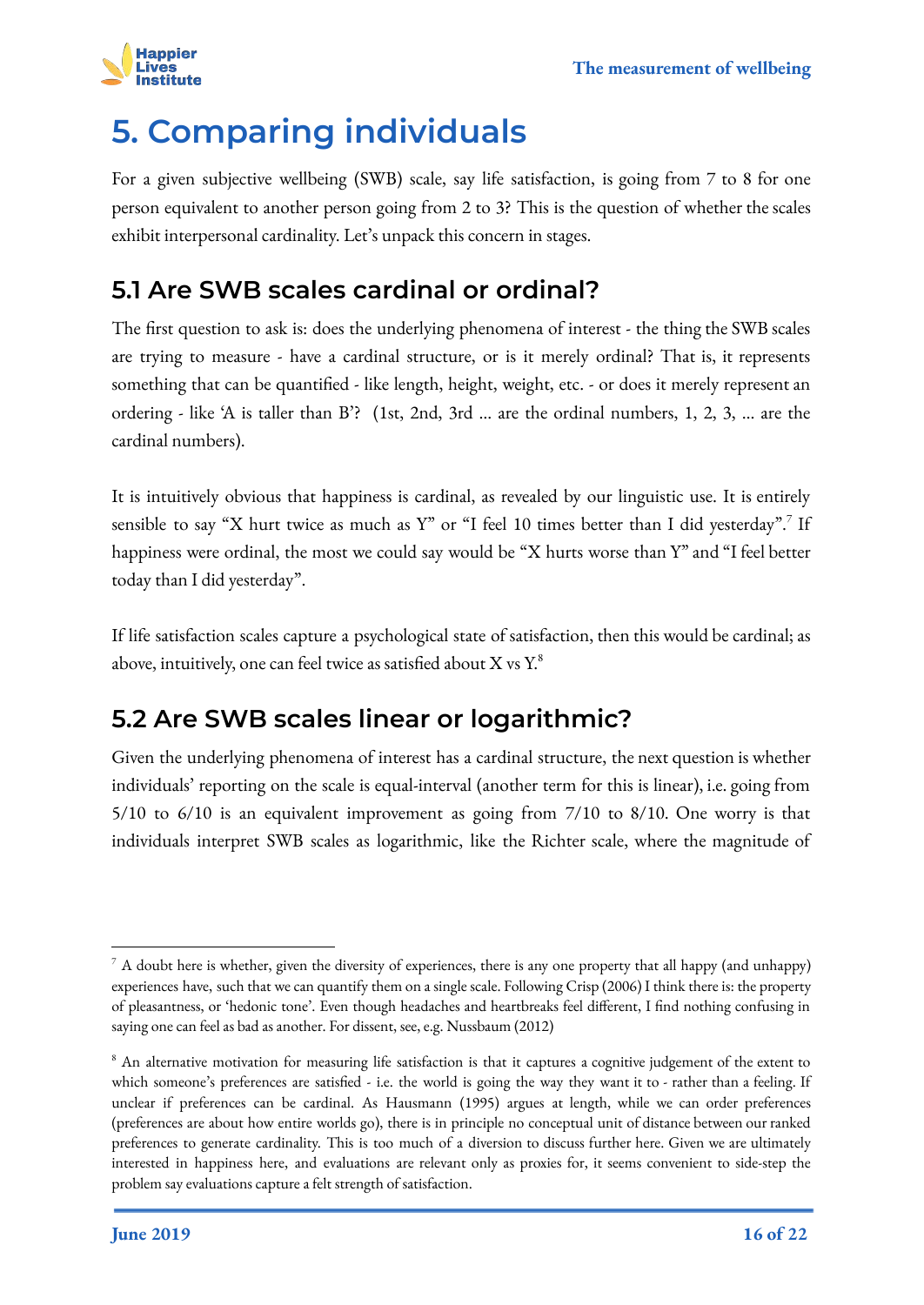

going from 6/10 to 7/10 is 10 times that of going from 5/10 to 6/10, rather than as linear/equal-interval.<sup>9</sup>

While possible, non-linear reporting seems unlikely.<sup>10</sup> Experimental evidence from [Van Praag](http://www.oxfordscholarship.com/view/10.1093/0198287976.001.0001/acprof-9780198287971-chapter-27) [\(1993\)](http://www.oxfordscholarship.com/view/10.1093/0198287976.001.0001/acprof-9780198287971-chapter-27) suggests that when presented with a number of (non-SWB-related) points, respondents automatically treat the difference between points as roughly equal-interval. Further, it is intuitively much harder for ordinary people (i.e. non-mathematicians) to report how happy/satisfied they feel on a logarithmic scale than on a linear one. If I ask myself "how happy am I right now on a 0-10 logarithmic scale?" to try to answer this question I first have to think "how happy am I on a linear, 0-10 scale?" I then try to remember how logarithms work and convert from there. This is so much harder to do that I assume scale use must be equal-interval.

#### <span id="page-16-0"></span>**5.3 Interpersonal cardinality**

Given the scales have intrapersonal cardinality, the final question is whether they have interpersonal cardinality: is one person's reported one-point increase on a 0 to 10 scale equivalent to a one-point increase for someone else?

There are two different concerns here. First, individuals could correctly report where they are between the minimum and maximum points of the scales but have different capacities for SWB. There could be 'utility monsters' who experience 1000 times more happiness than others. Second, individuals could have the same maximum and minimum capacities but use the scales differently. Suppose almost everyone reports a given sensation as 6/10, but a few people report the same feeling as an 8/10; keeping the same terminology, this latter group are 'language monsters'.

We can make the same reply to both concerns. So long as these differences are randomly distributed in the surveyed population, they will wash out as 'noise' across large numbers of people: there will be as many people with a greater capacity for SWB as those with less, and as many who use the scale too conservatively as use it too generously.

Specifically, in response to utility monsters, it seems unlikely, given our shared biology, that the utility capacities of humans will, in practice, vary by very much. $11$ 

<sup>9</sup> The worry individuals may self-report in this way has been raised with me separately by Toby Ord and James Snowden.

<sup>&</sup>lt;sup>10</sup> If it turned out reported SWB was a function of log(actual SWB) that wouldn't make it impossible to make interpersonal cardinal comparisons: we simply need to convert individuals' scores onto a linear scale.

<sup>&</sup>lt;sup>11</sup> We might reasonably worry this assumption does not hold if we wished to compare current humans to either (a) non-human animals or (b) some hypothetical future humans that are genetically modified to be happier. These are not issues that need trouble us here.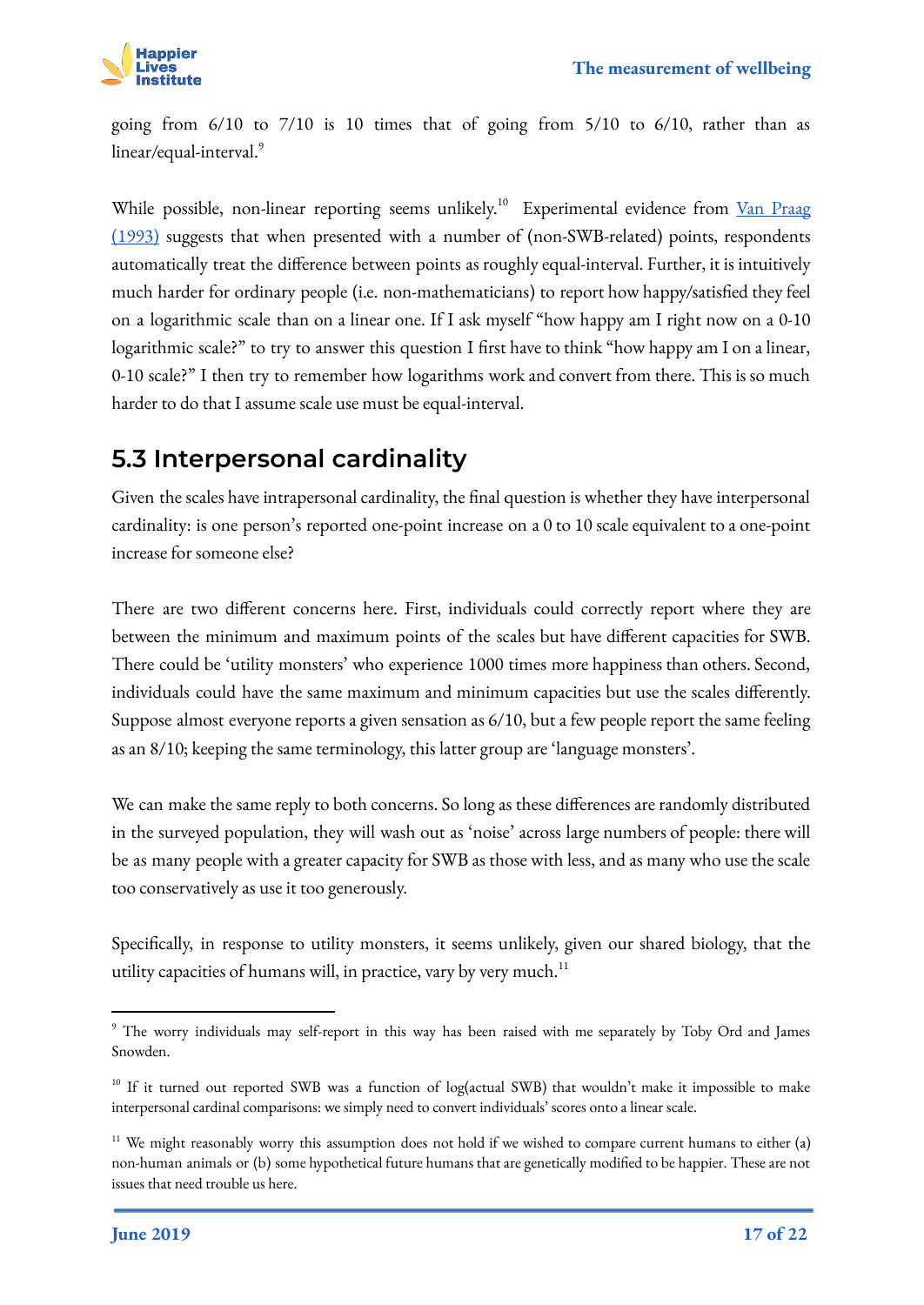

Regarding the language worry, I observe we do tend to, in general, regulate one another's language use. For instance, if I say "I'm having a terrible day: I stubbed my toe" you are likely to say "Hold on. That's not a terrible day. That's a mildly bad day". A hypothesis, which could conceivably be tested, is that this language regulation pushes us towards using SWB scales in a similar way. If language did not have a shared meaning, it would be of no use at all.

We might object to this last point that, even if groups regulate their members' language use, different groups could still use scales differently. As an empirical test on this, a study by [Helliwell et](https://www.nber.org/papers/w22601) [al. \(2016\)](https://www.nber.org/papers/w22601) of immigrants moving from over 100 different countries to Canada found that, regardless of country of origin, the average levels and distributions of life satisfaction among immigrants mimic those of Canadians, suggesting LS reports are primarily driven by life circumstances. If there really was a substantial cultural difference in LS scale use, this result would not occur.

Therefore, it seems reasonable to interpret SWB data as interpersonally cardinal. However, as this point seems important, more work here would be welcome.

### <span id="page-17-0"></span>**6. Wellbeing-adjusted life years**

Suppose we accept we can use life satisfaction (LS) scores to measure happiness. What next? One, straightforward option would be to measure LS (and other subjective wellbeing (SWB) metrics) impacts directly in randomised controlled trials. If we know the costs of a programme, we could then establish how much it costs to produce one 'life satisfaction point-year' or 'LSP' - equivalent to increasing life satisfaction for one person by one point on a 10 point scale for a year. This method is structurally similar to assessing cost per quality-adjusted life year (QALY) except that QALYs are measured on a 0-1 scale whereas LS is on a 0-10 scale.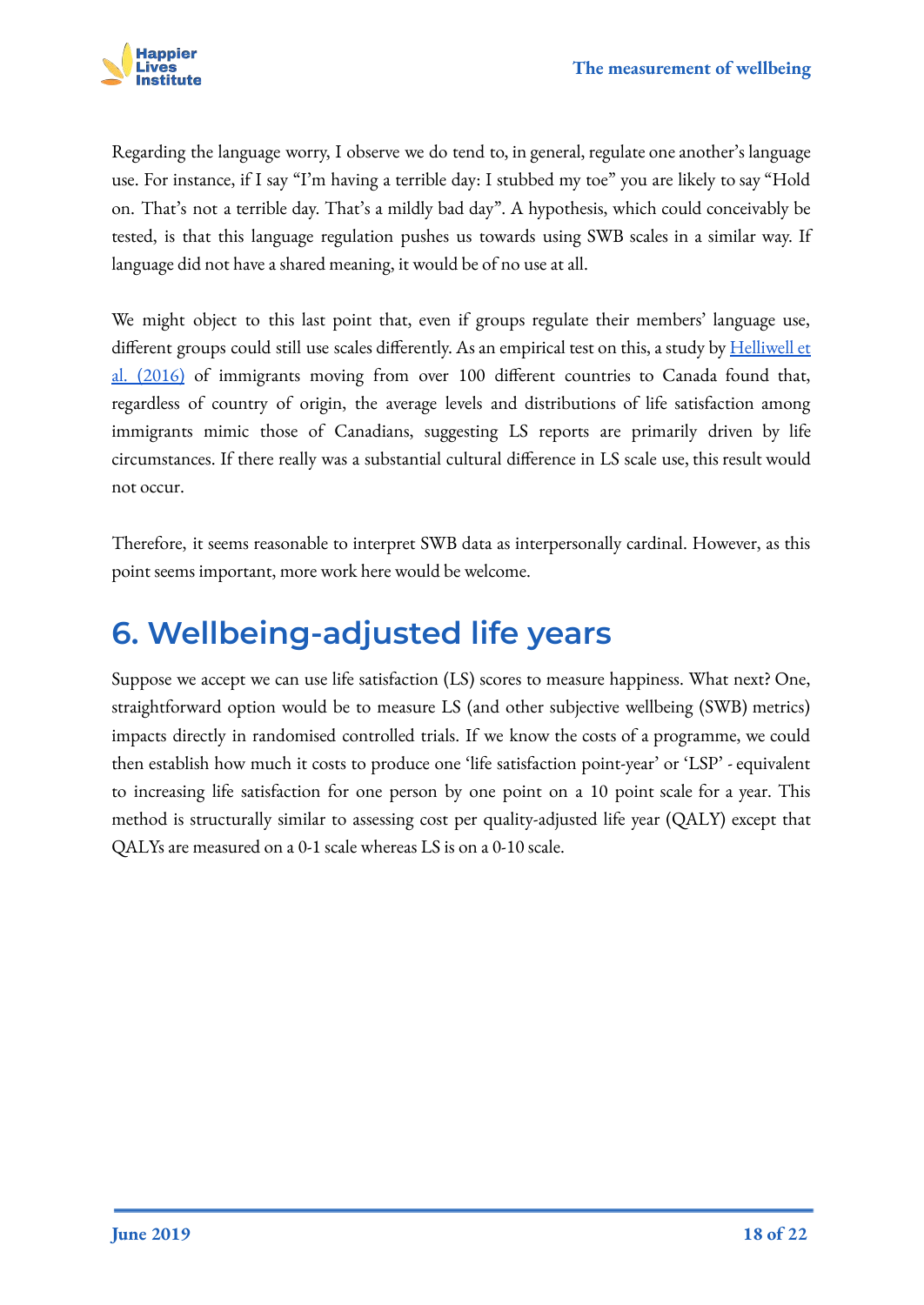

|                                                | Effect on life-satisfaction<br>$(0-10)$ | Total effect on the life-satisfaction (0-10) of<br>others |
|------------------------------------------------|-----------------------------------------|-----------------------------------------------------------|
| Income doubles                                 | $+0.12$                                 | $-0.13$                                                   |
| One extra year of education (direct<br>effect) | $+0.03$                                 | $-0.09$                                                   |
| Unemployed (vs. employed)                      | $-0.70$                                 | $-2.00$                                                   |
| Quality of work (1 SD extra)                   | $+0.40$                                 |                                                           |
| Partnered (vs. single)                         | $+0.59$                                 | $+0.68$                                                   |
| Separated (vs. partnered)                      | $-0.74$                                 | $\overline{\phantom{a}}$                                  |
| Widowed (vs. partnered)                        | $-0.48$                                 | -                                                         |
| Being a parent                                 | $+0.03$                                 |                                                           |
| One physical illness                           | $-0.22$                                 |                                                           |
| Depression or anxiety                          | $-0.72$                                 | -                                                         |
| Commit one crime                               | $-0.30$ point-years                     | $-1.00$ point-year                                        |

**Table 2:** How adult life satisfaction (0-10) is affected by current circumstances (BHPS) (cross-section) (Clark et al. 2018, p199)

#### <span id="page-18-0"></span>**6.1 WELLBYs > QALYs**

QALYs capture health, and as I noted at the start, not only is health not all that matters, we will still need a common currency that allows health and non-health outcomes to be traded-off against one another, and a non-arbitrary method to determine the value of outcomes in this currency.

LSPs could partially or fully fulfil the role of being the WELLBY metric. For those who think happiness is the only intrinsic good, LSPs should be sufficient - unless and until a better measure of happiness can be found. Those that value goods other than happiness will, presumably, value happiness to some extent, and inasmuch as they do, LSPs will be one aspect of WELLBYs they need to consider alongside other goods.<sup>12</sup>

### <span id="page-18-1"></span>**6.2 Data collection and RCTs**

Data from randomised controlled trials using LS will not always be available. Where it is not, an alternate way to determine how different outcomes affect LS is to rely on data from large population surveys. Using a multivariate regression analysis that controls for different circumstances, researchers can then estimate the strength of the correlations between LS and various other factors. Table 1 from Clark et al. (2018, p199) contains the results of such an analysis both for the impact a given change has on an individual's LS and that which it has on others.

<sup>&</sup>lt;sup>12</sup> Suppose someone thought there are two intrinsic goods, happiness and autonomy. They would need a measure of autonomy - autonomy-adjusted life years (AALYs)? - and they would need to set up a conversion rate between LSPs and AALYs to determine which outcome did the most good on the composite measure.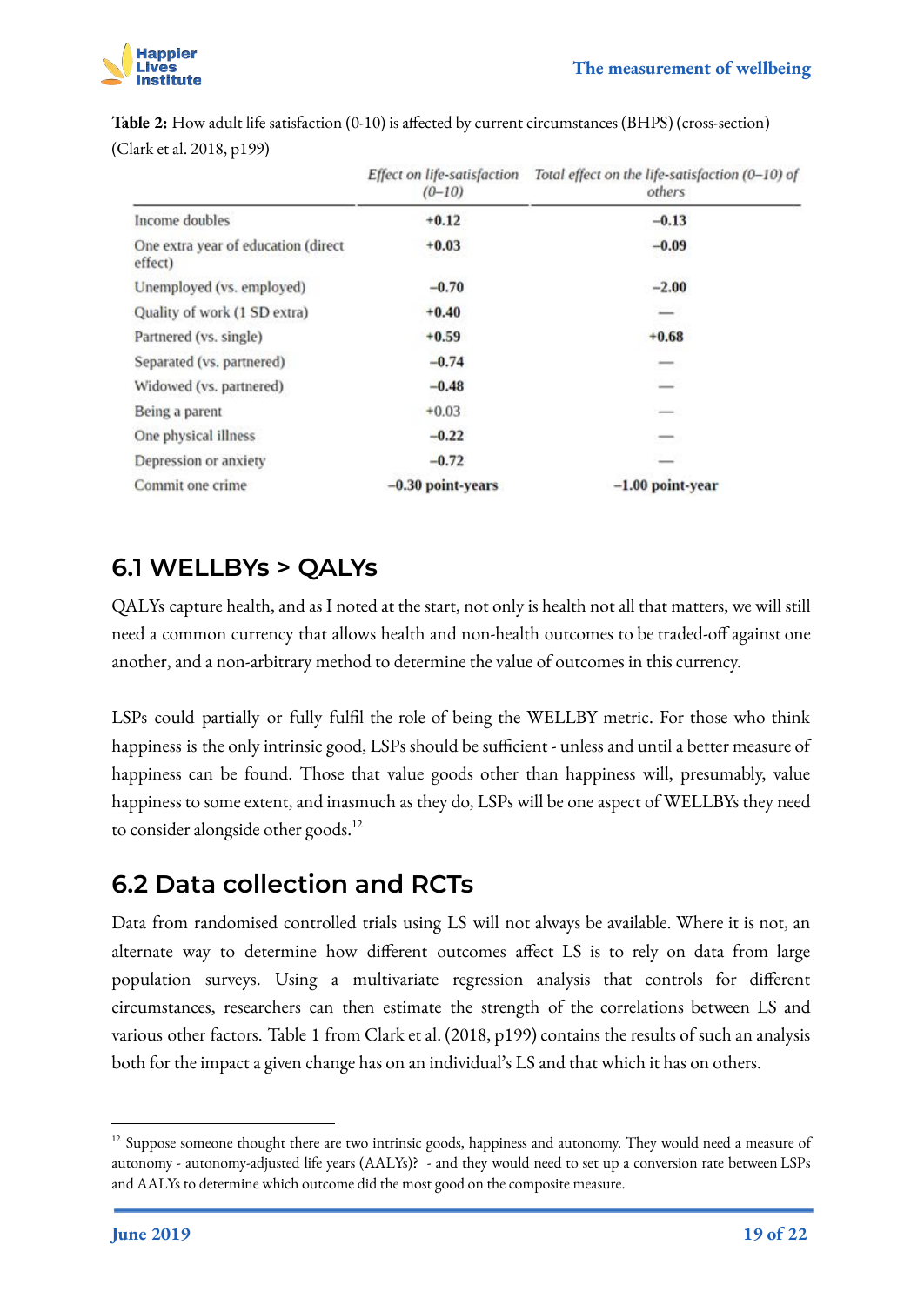

This information can be used to make inferences about the expected LS effect of a given outcome without requiring a randomised controlled trial, at least if it's straightforward to measure the outcome, as it is in cases of unemployment for example. In other cases, the relationship between life satisfaction and other measures, such as particular health metrics, will need to be established so other metrics can be converted into LS scores. Some of this work has been done: see [Layard \(2016\)](https://whatworkswellbeing.org/product/measuring-wellbeing-and-cost-effectiveness-analysis-using-subjective-wellbeing/) for such a table converting LS scores into both other SWB measures and various health metrics.

Three remarks on the results in the table that will be relevant again shortly:

- 1. Doubling income is associated with a constant increase in life satisfaction.
- 2. The gain one individual receives from a doubled income causes a nearly equally large equivalent loss in LS to others.
- 3. Mental health, employment, and partnership have a much bigger per-person impact than a doubling of income does (for the individual whose income increases).

While it is already possible to estimate the LS effect of many outcomes, this task will become much easier if researchers can be encouraged to collect wellbeing data alongside other variables. This only requires quickly surveying individuals at the start and end of an impact assessment. This generates extra work but also allows direct measurement of the outcome that is (presumably) of most interest.

### <span id="page-19-0"></span>**7. The problem with health metrics**

Researchers have tended to use health metrics (QALYs and DALYs) as the proxy for wellbeing-adjusted life years (WELLBYs). However, these standard health metrics are misleading proxies for wellbeing. For ease, we quote at length from [Clarke et al. \(2018, p85\)](http://78.142.19.55/OceanofPDF.com/The_Origins_of_Happiness__The_Science_of_W_-_Andrew_E_Clark.):

In the QALY system, the impact of a given illness in reducing the quality of life is measured using the replies of patients to a questionnaire known as the EQ5D. Patients with each illness give a score of 1, 2, or 3 to each of five questions (on Mobility, Self-care, Usual Activities, Physical Pain, and Mental Pain). To get an overall aggregate score for each illness a weight has to be attached to each of the scores. For this purpose members of the public are shown 45 cards on each of which an illness is described in terms of the five EQ 5D dimensions. For each illness members of the public are then asked,"Suppose you had this illness for ten years. How many years of healthy life would you consider as of equivalent value to you?" The replies to this question provide 45N valuations, where there are N respondents. The evaluations can then be regressed on the different EQ5D dimensions. These "Time Trade-Off" valuations measure the proportional Quality of Life Lost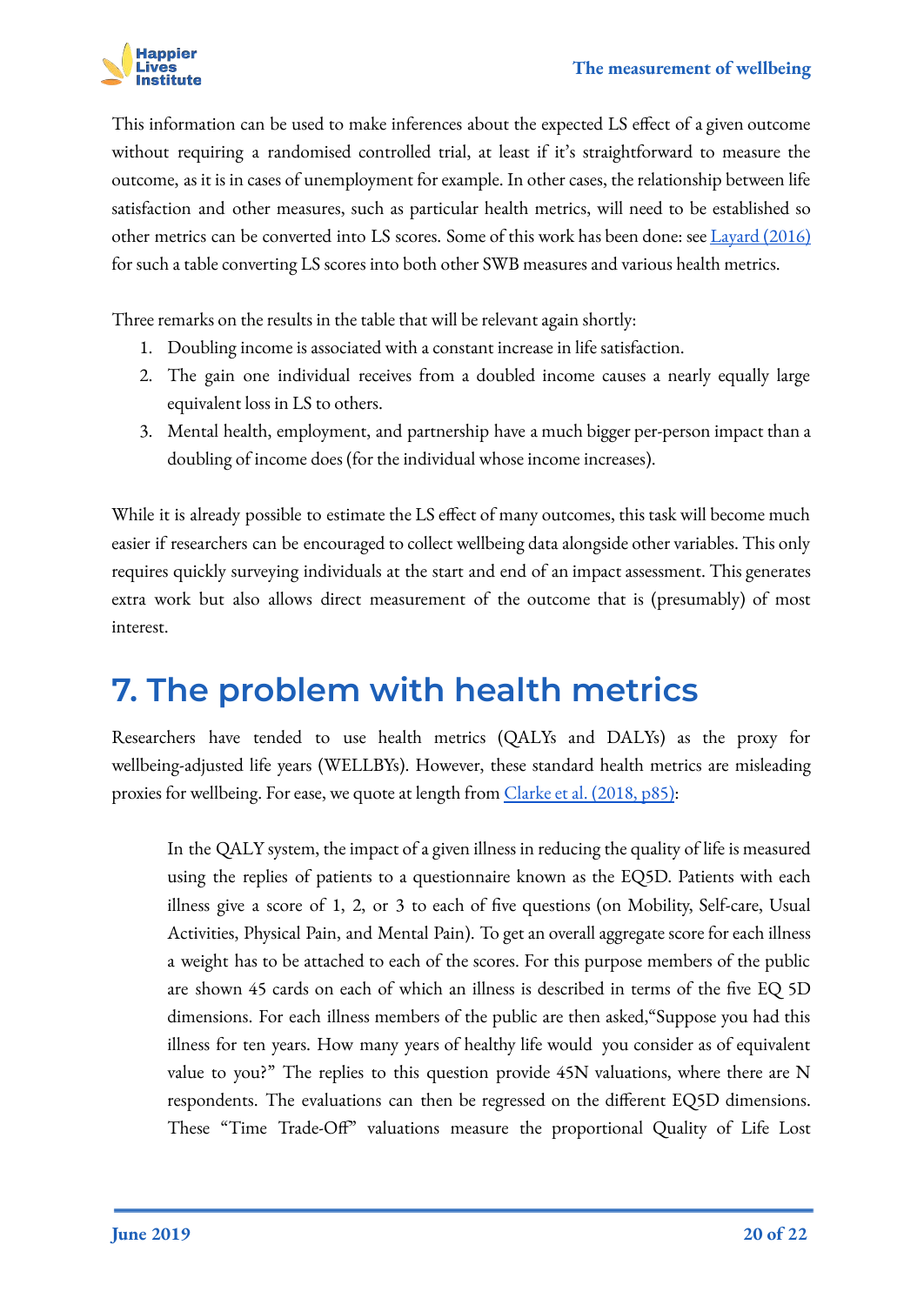

(measured by equivalent changes in life expectancy) that results from each EQ5D dimension.

As can be seen, these QALY values reflect how people who have mostly never experienced these illnesses imagine they would feel if they did so. A better alternative is to measure directly how people actually feel when they actually do experience the illness.

The result would be very different. Figure 5 contrasts the outcomes from these two different approaches. The existing QALY weights are shown by the shaded bars of Figure 5. This scale has been normalized so that the bars can be compared with those from a regression of life satisfaction on the same variables. This latter regression is shown in the black bars in the figure—the magnitudes here are not β-statistics but the absolute impact of each variable on life-satisfaction  $(0-1)$ . As can be seen from the lower part of the figure, the public hugely underestimated by how much mental pain (compared with physical pain) would reduce their satisfaction with life.

Figure 5: How life satisfaction and daily affect (0-1) are affected by the EQ5D, compared with weights used in QALYs (Data from Dolan and Metcalfe 2012)